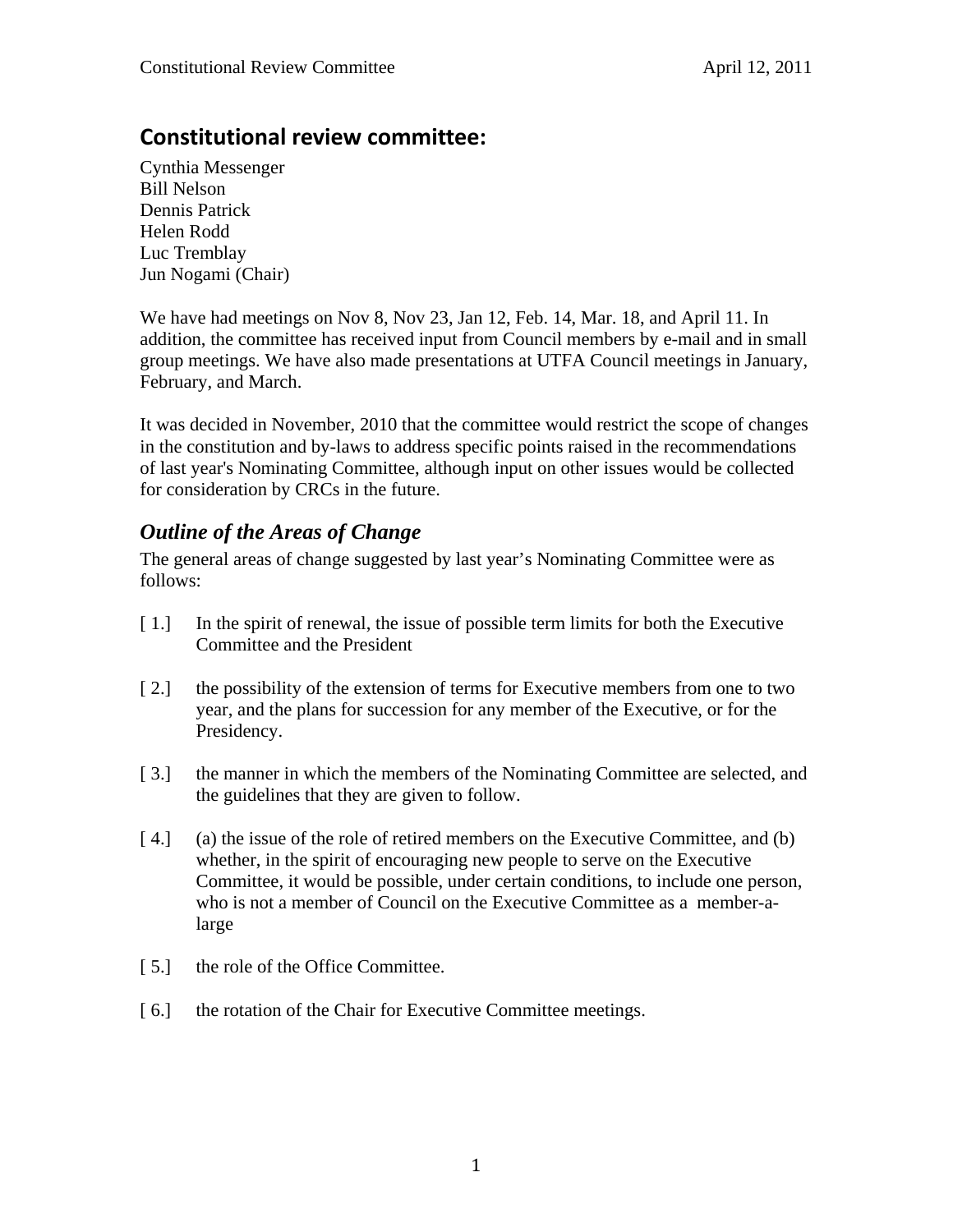# *Motions to UTFA Council*

Points 1 and 2 were judged to be fundamental changes, and so the CRC went to UTFA council on February 18 with motions to get an indication of their support on these issues.

The motions on Feb. 18 were as follows:

 "The constitutional review committee moves that the terms of service of the members of the Executive Committee be extended from one year to two years. Any member of the Executive can choose to serve for a one year term rather than a two year term."

### PASSED

"The constitutional review committee moves that term limits be established for the President and members of the UTFA Executive."

### PASSED

In addition, there was a vote by ballot on the preferred duration of the term limits. The most popular choice was six years, with no possibility of extension.

With this in mind, the CRC has revised the UTFA Constitution and the By‐laws accordingly. All the revisions have been checked by UTFA legal counsel.

## *Summary of changes to Constitution*

The following Articles in the revised Constitution have been changed with respect to the current version (which was approved in 2005). Note that any articles that are new or revised are in a different font than the rest of the document.

Article V: President

5.3 establishes a term limit of six consecutive years for the president [1]

Article VI: Other Officers

• allowing for one- or two-year terms [2]

Article VII: Executive Committee

- allowing for one- or two-year terms [2]
- allowing for the possibility of one member at large to be a non-Council member under certain conditions [4]
- noting that it is customary to have one member‐at‐large be a retired member [4]
- 7.3 establishes a term limit of six consecutive years in any one position for the members of the Executive Committee [1]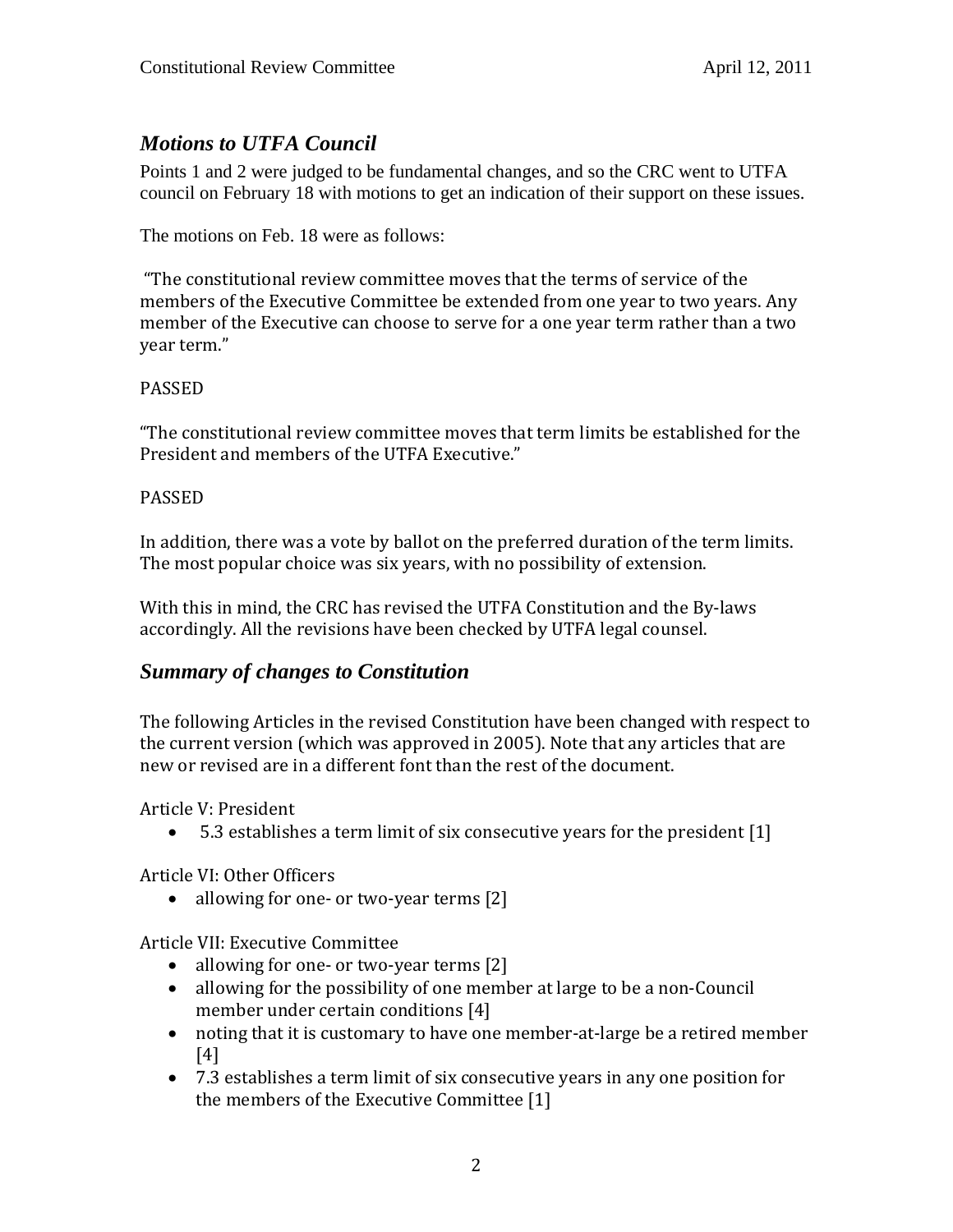Article IX: Nominations and Elections

• outlining the appointment of the Nominating Committee. One member of the Nominating Committee will be elected by Council (whereas the prior practice was to have the entire committee selected by the Executive). [3]

## *Summary of changes to Bylaws to address points [2-6]*

The following Articles in the revised Bylaws have been changed with respect to the current version (which was approved in 2007). Note that any articles that are new or revised are in a different font than the rest of the document.

Article 2.7: formation of an Office Staff Relations Committee

● the committee would include the President, Vice-President Grievances, Vice-President Salary & Benefits, the Treasurer, and one other member of the executive appointed by the Executive Committee. This committee would formalize what has been an ad hoc Office Committee [5]

Article 3.8

 allows for someone other than the President to chair Executive Committee meetings. This formalizes current practice [6]

Article 10: Terms of Reference for the Nominating Committee

• There have been extensive changes to reflect point [3] and to be consistent with point [2].

Article 11: Release times and stipends for the President and members of the Executive

 This is a new article that will make the assignment of release time and stipends more transparent, and will also facilitate the operation of the Nominating Committee [3]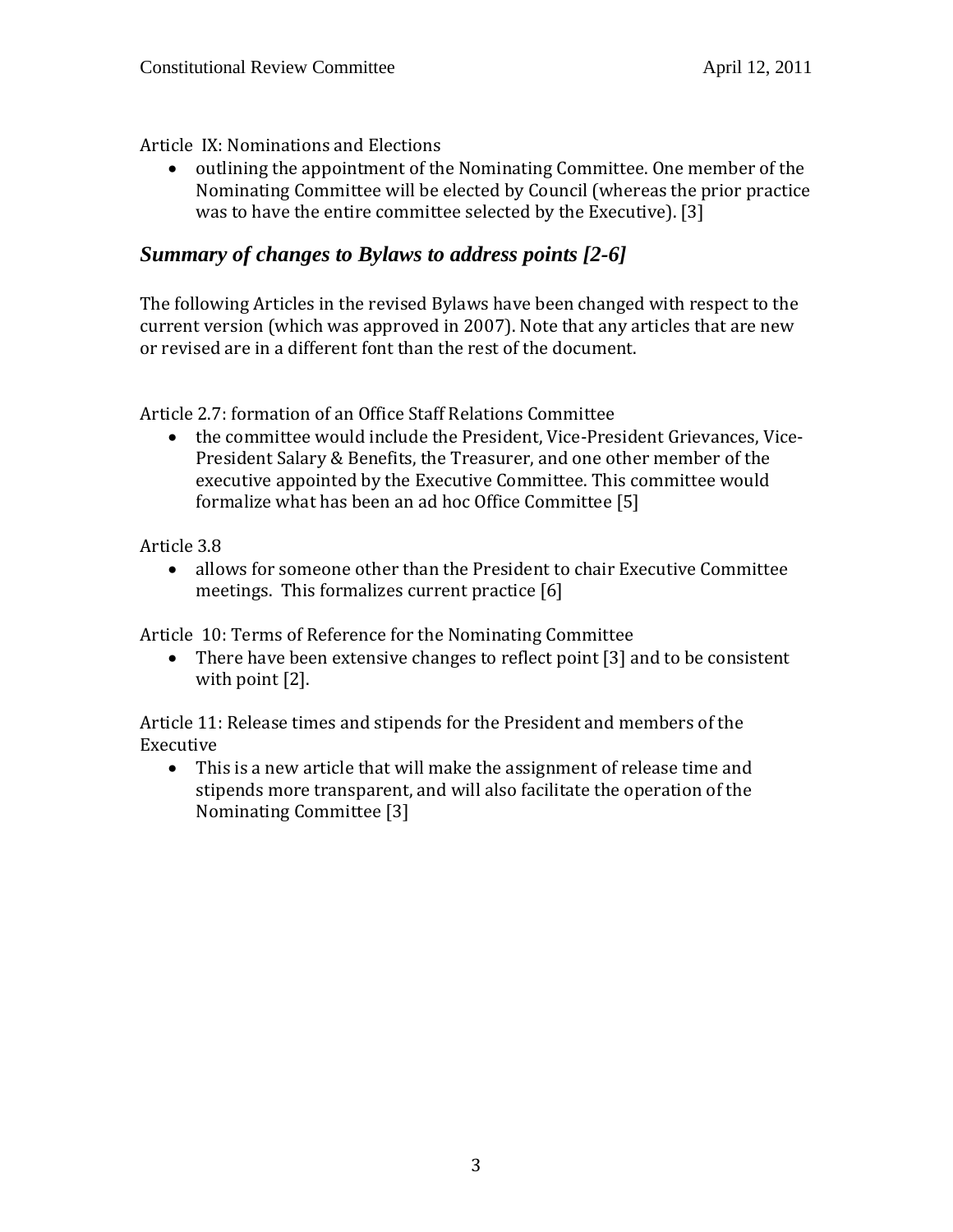Since, for some of these issues, the changes in the constitution and the by‐laws are linked, we will put forward several separate motions as follows:

## A) Term limits

"The Constitutional Review Committee moves that term limits be established for the President and members of the UTFA Executive Committee, as follows: A President may serve for more than one two‐year term but not more than six consecutive years. No member of the Executive Committee may serve in any one position on the Executive for more than six consecutive years. In both cases, the term limit includes consecutive time served prior to July 1, 2011. These term limits will take effect July 1, 2011, but will initially apply to affect members of the Executive to be elected in 2012."

## B) One- or two-year terms on the Executive Committee

"The Constitutional Review Committee moves that the terms of service of the members of the Executive Committee be extended from one year to two years, as per the relevant language in Articles VI and VII of the revised UTFA Constitution dated April 12, 2011. Any member of the Executive can choose to serve for a one‐ year term rather than a two‐year term. This change will take effect July 1, 2011 and will affect members of the Executive to be elected in 2012."

## C) Other changes to the Executive Committee

"The constitutional review committee moves that the rules governing the composition of the Executive Committee be changed as per the language in Article VII of the revised UTFA Constitution dated April 12, 2011. This change will take effect July 1, 2011 and will affect members of the Executive Committee to be elected in 2012."

## D) Nominating Committee

" The Constitutional Review Committee moves that the article governing the Nominating Committee read as follows:

9.2 There shall be a Nominating Committee consisting of five members including either a member of the current Executive Committee or, failing that, a Past-President of the Association. Council must approve the Nominating Committee. The Nominating Committee shall compile a slate of nominees for the following positions where there is an upcoming vacancy, including those resulting from the expiration of a term of office: non‐Presidential members of the Executive Committee (the three Vice‐Presidents, the Treasurer, the Chairs of the Standing Committees, and the members‐at‐large)."

## E) By-law changes

" The Constitutional Review Committee moves that the UTFA By‐laws be changed in accordance with the revised language dated April 12, 2011. These changes will take effect July 1, 2011 and will affect the operation of the Nominating Committee and the members of the Executive Committee to be elected in 2012."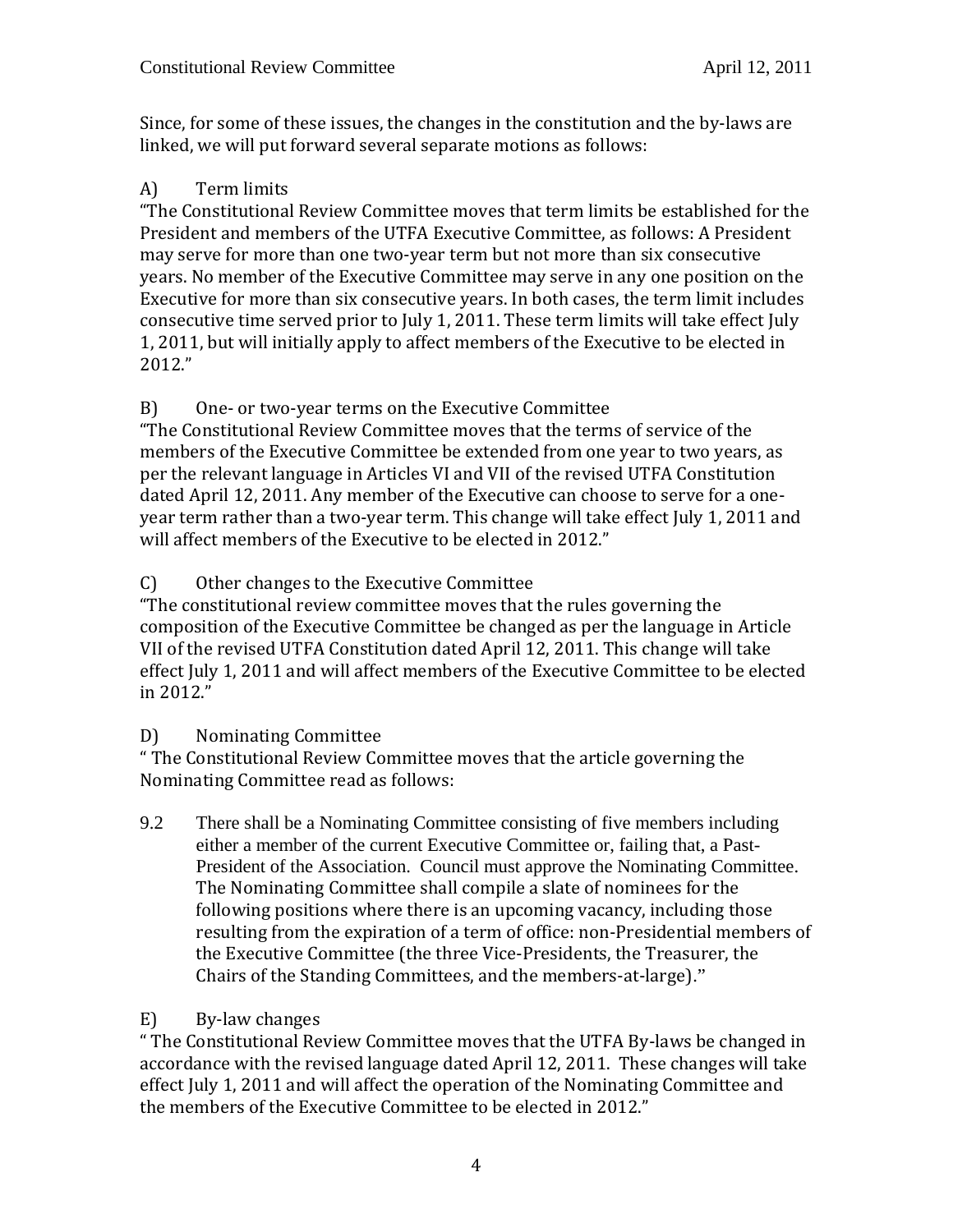## **Constitution University of Toronto Faculty Association**

(As approved at the Annual General Meeting – April 20, 2005, with revisions dated April 12, 2011)

### **Article I - Name**

1.1 The name of the Association is: University of Toronto Faculty Association.

### **Article II - Purpose**

2.1 The purpose of the Association is to promote the welfare of the current and retired faculty, librarians, and research associates of the University of Toronto, the University of St. Michael's College, the University of Trinity College, and Victoria University, and generally to advance the interests of teachers, researchers and librarians in Canadian universities.

### **Article III - Membership**

- 3.1 There shall be two classes of membership in the Association, regular membership and associate membership.
- 3.2 Regular membership in the Association is open to all full-time and part-time members of the faculty, full-time and part-time professional librarians, and fulltime and part-time research associates of the universities mentioned in Article II, and persons who have retired from service as members of the faculty, professional librarians, or research associates and who are members of the Association at the time of their retirement, or who have previously belonged to the Association for at least five years, or who are members of the Association at the time of enactment of this Constitution.

#### 3.3

- (i) Associate membership in the Association is open to all Clinical faculty.
- (ii) Upon the establishment of procedures and/or representative bodies that address the academic freedom of Clinical faculty, and offer an agreed upon dispute resolution mechanism, the Clinical faculty associate membership category will be terminated.
- 3.4 Associate members may attend but not vote at a general meeting and may not vote for the President.

### **Article IV - Council**

4.1 There shall be a Council of the Association, consisting of the elected members and the Officers (who may or may not be elected members), responsible for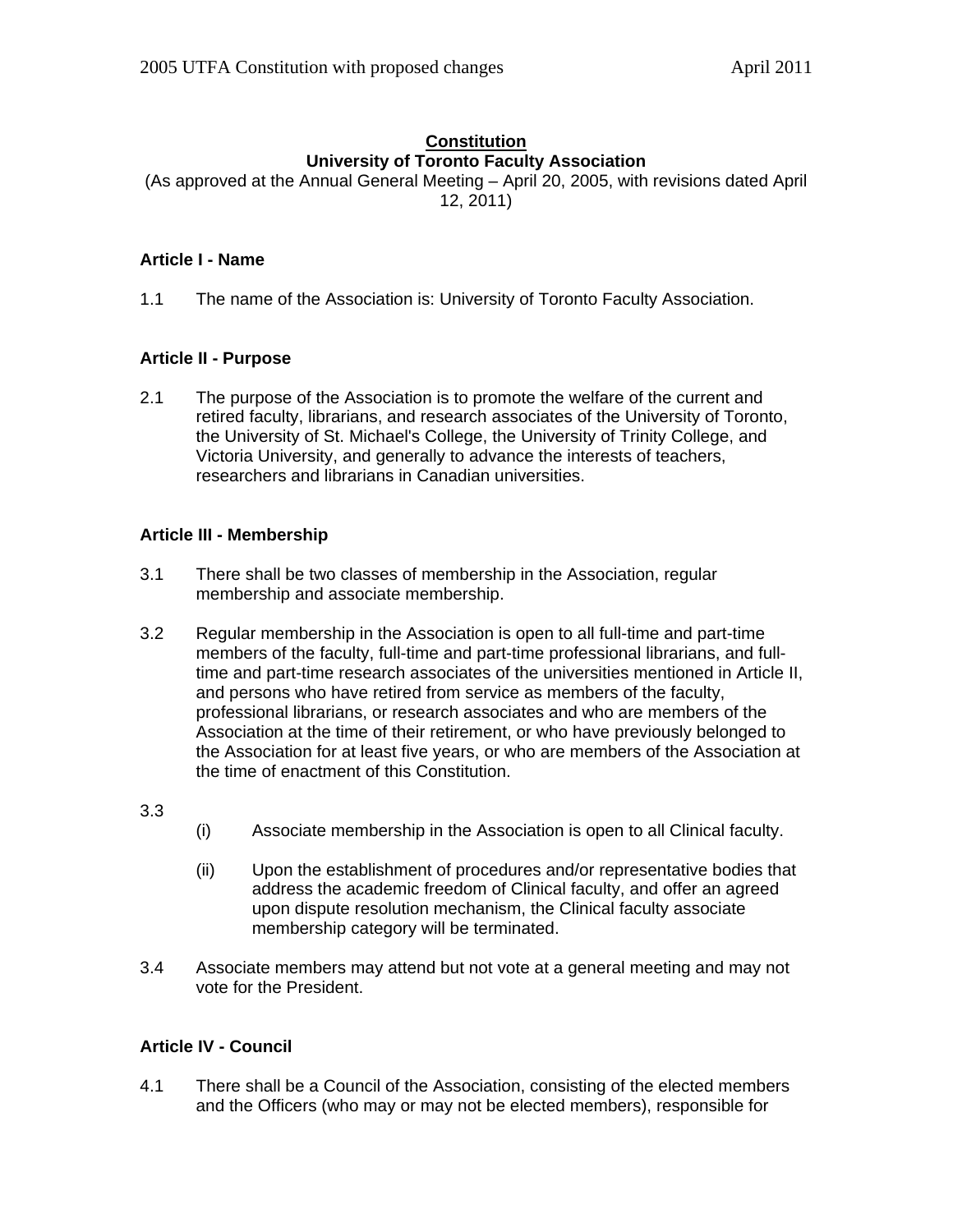establishing and carrying out the Association's policies, and for carrying on its business subject to the provisions of this Constitution and to such directions as may be given at any Annual or other General Meeting of the Association.

- 4.2 The Council may recommend changes to the Constitution and the By-Laws for approval at a general meeting.
- 4.3
- (i) The Council shall consist of at most sixty regular members elected by the regular membership of the Association.
- (ii) Four elected members of the Council shall represent the retired members of the Association.
- (iii) For the purposes of apportioning active members of the Association into constituencies, each regular member shall be allocated to one of the following eight sections, with a total of up to 56 elected members:

1. Faculty of Arts and Science and those in the St. George Colleges, Graduate School, centres and institutes who would be eligible for appointment in this faculty, except those at the University of Toronto at Mississauga and the University of Toronto at Scarborough;

- 2. University of Toronto at Mississauga;
- 3. University of Toronto at Scarborough;

4. Faculty of Applied Science and Engineering and those in the Graduate School, centres and institutes who would be eligible for appointment within this faculty;

5. Faculty of Medicine and those in the Graduate School, centers and institutes who would be eligible for appointment within this faculty;

6. OISE-UT and those in the centres and institutes who would be eligible for appointment within this faculty;

7. Professional faculties that lack a departmental structure;

8. Librarians on all campuses, including central, college and departmental libraries.

(iv) The number of constituencies to be assigned to each section of active members shall be roughly proportional to the number of regular members within that section. Before this Constitution takes effect, and each six years thereafter, Council shall appoint an Apportionment Committee, consisting of one regular member from each section plus a Chair, which shall recommend an assignment of the number of seats for each section for each election in the ensuing six years. This committee shall first report to Council, which will either accept the report and forward it to the next Annual General Meeting with a recommendation for acceptance or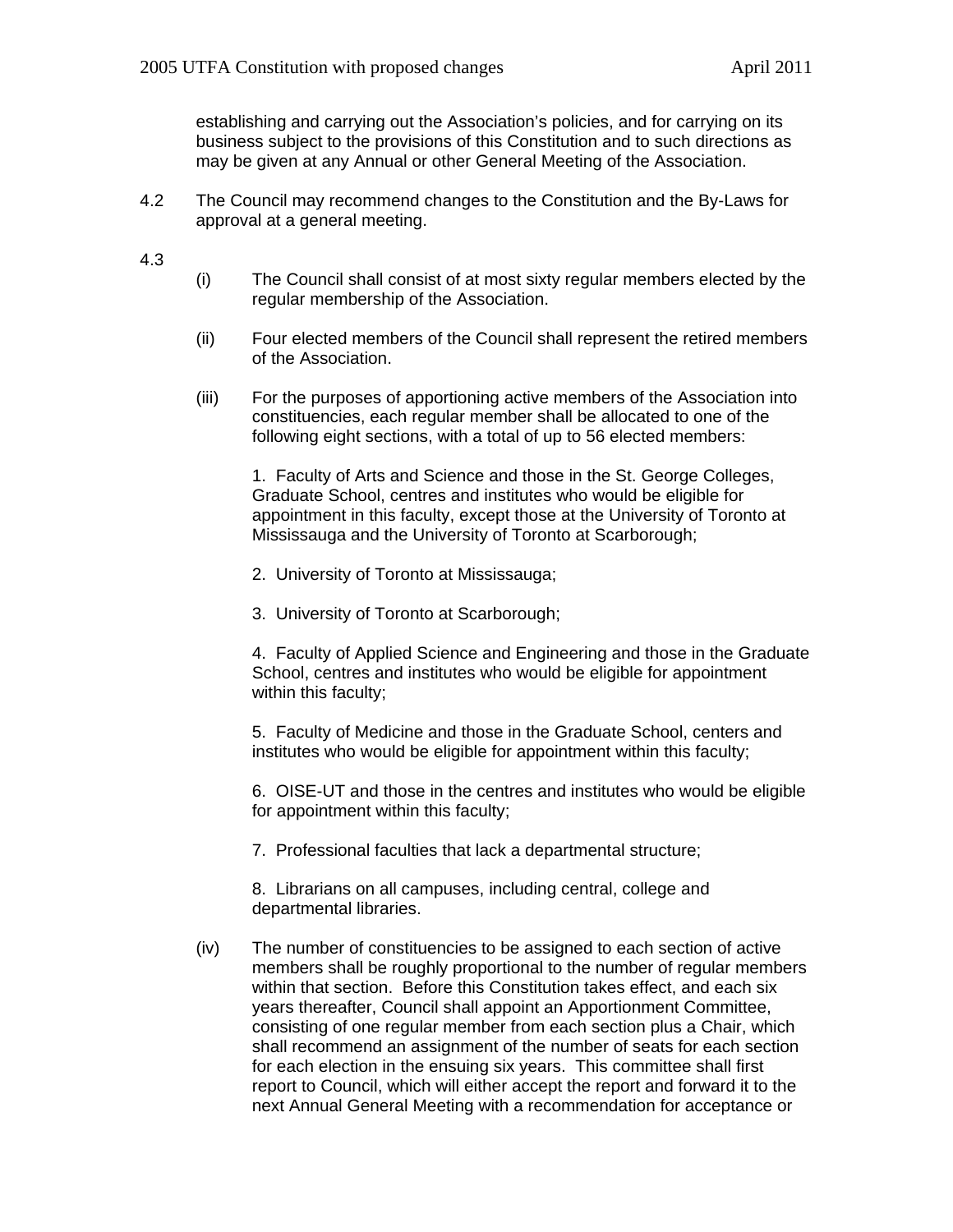refer it back to the committee for revisions. The Annual General Meeting may either enact the report or refer it back to the committee for revisions and subsequent presentation at a general meeting.

- (v) The Apportionment Committee shall subdivide each of the eight sections into electoral constituencies on a roughly proportional basis. Only regular members within each constituency shall vote for their Council representative(s).
- 4.4
- (i) Subject to Article 4.4 (iii) hereof, the active members of the Council shall be elected by the regular members of the Association in their respective constituencies for a term of three years commencing on July 1st of the year of election and shall be eligible for re-election.
- (ii) The four retired members of Council shall be elected by retired regular members of the Association for a term of three years beginning on July 1 of the year of election, and shall be eligible for re-election.
- (iii) The Council may provide for the retirement of not more than one third of its members each year under such a system of rotation as it may prescribe. No more than two of the four retired members should have their three-year term end in any one year.
- (iv) When the boundaries of a constituency are changed under section 4.3(iii), the term of any member previously elected from an affected constituency shall end on the following June 30. Council may through by-elections fill vacancies for one or two or three years to maintain the intended rotation mix.
- (v) A Councillor who is unable to attend meetings for a period not exceeding one year for reasons of health or academic leave may propose an alternate to serve instead. Such an alternate must be a regular member and be accepted by a vote of Council as the representative of that Councillor's constituency for a stated term. A Councillor who is unable to serve for a period exceeding a year shall be deemed to have resigned. A Councillor who has resigned shall be replaced for the remainder of the term through a by-election in that constituency.
- (vi) In the event that a Council member has not been in attendance either for three consecutive Council meetings or for more than half of the meetings held in the previous twelve months, the President shall bring this to the attention of Council. Council may table a motion to remove the member from office, but shall not vote on it before the affected member is informed at least 30 days in advance and is given the opportunity to appear before Council and speak to the issue.
- 4.5 The President shall call a meeting of the Council (i) at regular intervals during the academic year, upon at least seven days' notice to its members, and (ii) by written request to the President from at least ten members of Council, upon at least seven days' notice to its members, and (iii) in the event that the Executive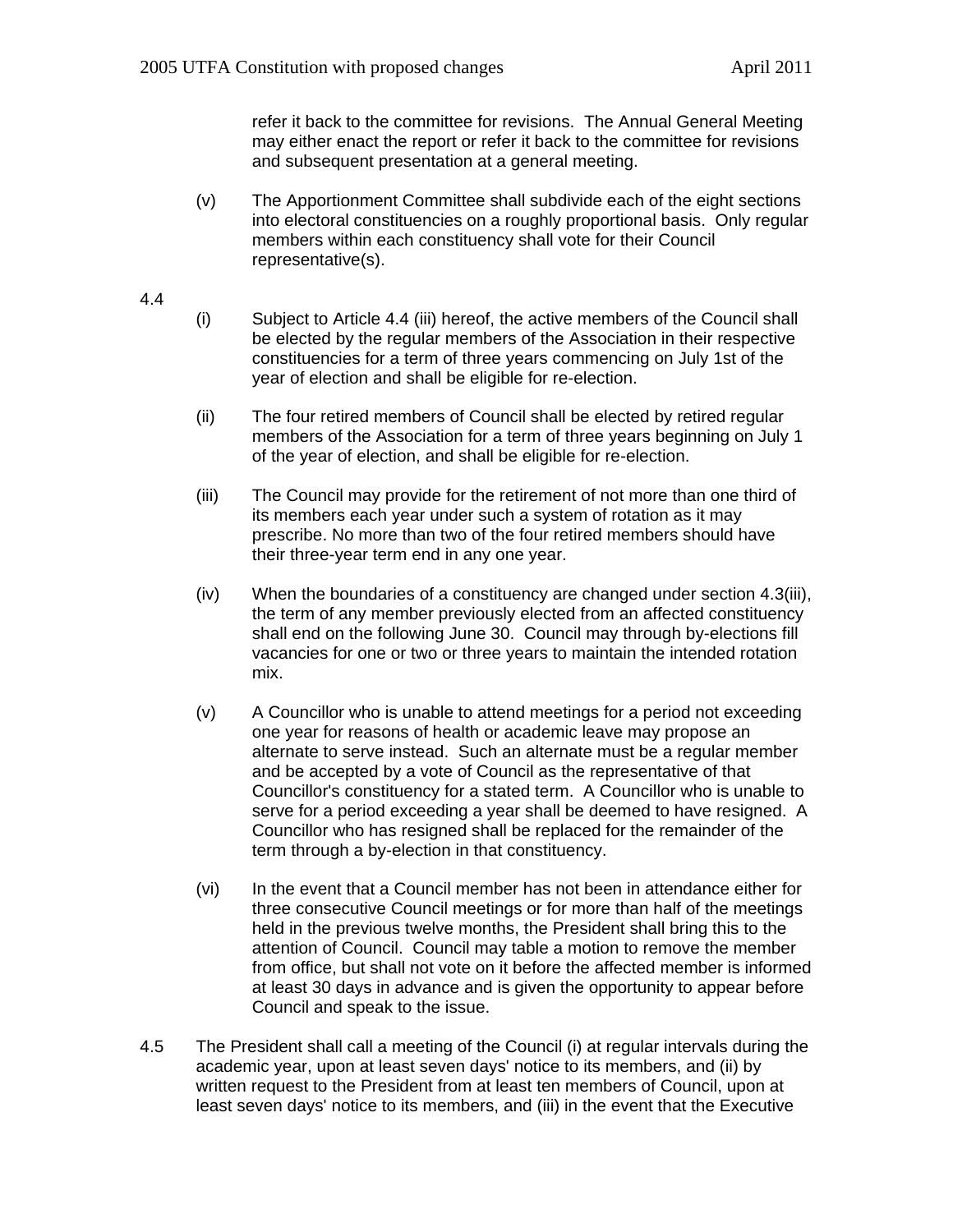Committee declares the necessity of an emergency meeting, upon notice of at least one full working day by both telephone and electronic mail, and (iv) as soon after the Annual General Meeting as is deemed convenient to elect Officers, other than the President, as described in Article IX.

- 4.6 The Executive Committee shall prepare for each meeting an agenda that Council is free to adopt or amend. The agenda shall contain, among other items, any item which ten or more members of Council at least seven days in advance of the meeting request the President in writing to have included.
- 4.7 Council may appoint a Speaker, who shall not be entitled to vote on any motion. In the absence of the Speaker, the President shall chair the Council meeting, but may pass the Chair to a member of the Executive when presenting a report. In any case, the President may cast a vote only to break a tie.

4.8 A quorum for meetings of the Council shall be twenty elected or appointed members.

- 4.9 The Council shall fill any vacancies arising by resignation or otherwise in the offices of the Association, and in the membership of any standing committee.
- 4.10 Notwithstanding anything in this Article, the Past-President of the Association, and any person who is an Officer of the Association or the Chair of any standing committee of Council and is not otherwise a member of Council, shall be a member *ex officio*, with all the voting privileges of the elected members.

#### **Article V – President**

- 5.1 The President shall be elected by the regular members of the Association and shall serve as President for two years, from July 1 immediately following the date of election.
- 5.2 The President must be a regular member of the Association.
- 5.3 A President may serve for more than one two-year term but not more than six consecutive years. This includes consecutive time served prior to July 1, 2011.
- 5.4 The President shall serve as Past-President for succeeding presidential term(s).
- 5.5 The President shall serve on the Executive Committee.
- 5.6 If the President becomes unable to serve during the period to June 30 immediately following the election, a by-election shall be held to determine a replacement. If the President becomes unable to serve during the first presidential year, then Council shall appoint an interim President to serve until the following June 30 and shall call an election for a new President to serve a two-year term from the following July 1.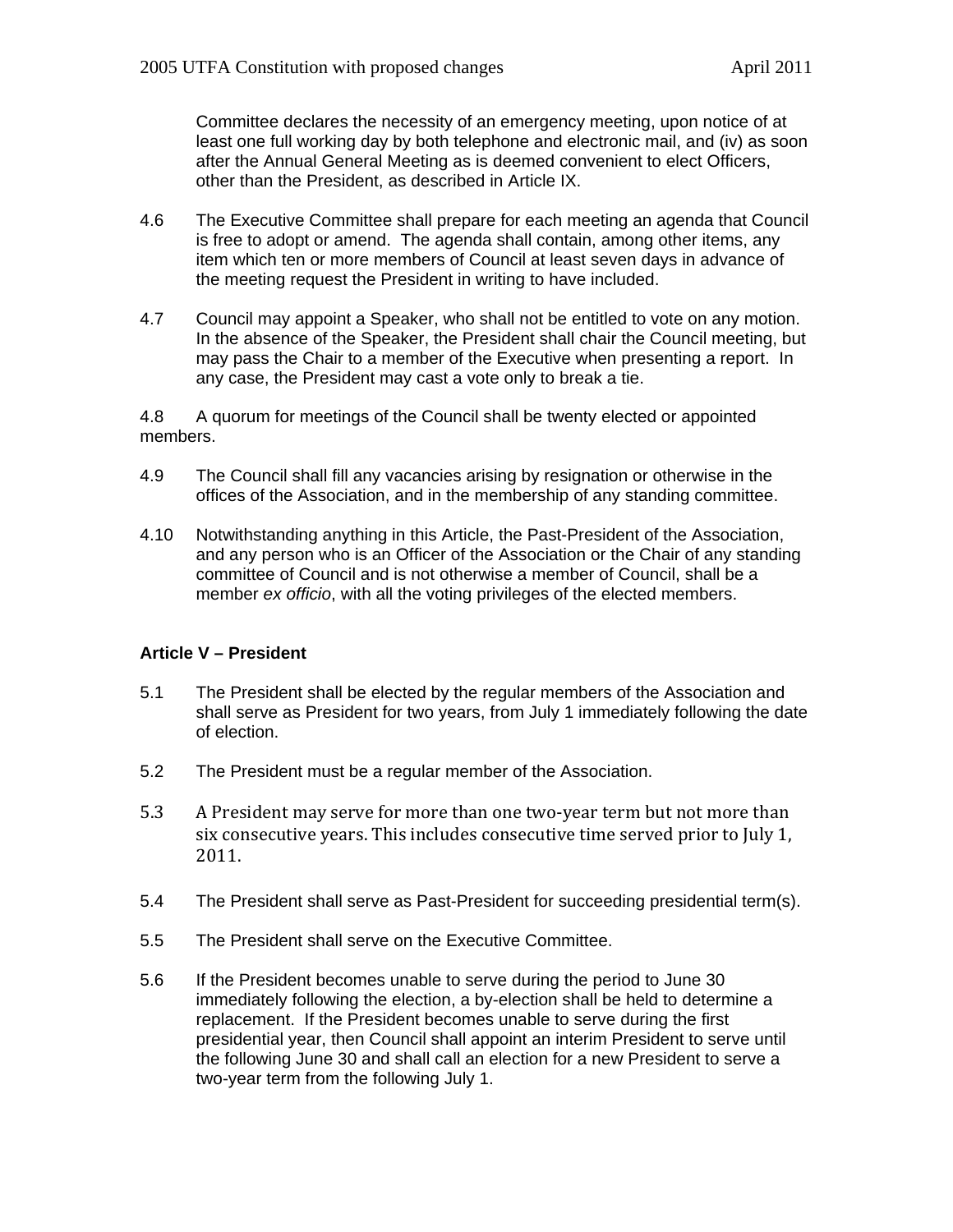- 5.7 The President serves as the representative and spokesperson of the Association in all dealings with outside bodies. Whenever the President is unavailable, Council may delegate this responsibility to someone else.
- 5.8 The President may be removed from office by a two-thirds vote to that effect of regular members present and voting at a general meeting. (Article 10.2 prescribes the four mechanisms for calling a general meeting.)

#### **Article VI - Other Officers**

- 6.1 The Association shall have the following other Officers: Vice-President (Salary, Benefits and Pensions); Vice-President (Grievances); Vice-President (University and External Affairs); and Treasurer.
- 6.2 Each non-Presidential Officer must be a regular member of the Association.
- 6.3 The term of office of each non‐Presidential Officer shall be a two‐year term. However, a one year term will be allowed for each non‐Presidential Officer who requests it, in accordance with the process and timelines, if any, established in the bylaws.
- 6.4 Each non-Presidential Officer shall be eligible for re-appointment.

### **Article VII - Executive Committee**

- 7.1 There shall be an Executive Committee of the Council consisting of the President and other Officers of the Association specified in Article 6.1, Chairs of any additional standing committees of the Association established pursuant to Article 8, and up to three members‐at‐large appointed by Council for renewable one or two‐year terms.
- 7.2 At least two of the members‐at‐large must be elected or appointed members of Council during their term of office on the Executive Committee. If a majority of the members appointed to the Executive Committee aside from the members‐at‐large are also on UTFA Council (by virtue of representing a constituency), Council may appoint a third member‐at‐large from the UTFA membership who is not a member of Council. The appointment of membersat‐large will take place after the appointment of other members of the Executive Committee, where necessary to give effect to this provision.
- 7.3 It will be customary to have one member‐at‐large who is a retired person.
- 7.4 The term of office of each Member‐at‐Large Executive Committee member, *and of the Chair of any additional standing committees of the Association established pursuant to Article 8,* will be a two‐year term. However, a one‐ year term will be allowed for such members‐at‐ large *or additional Standing*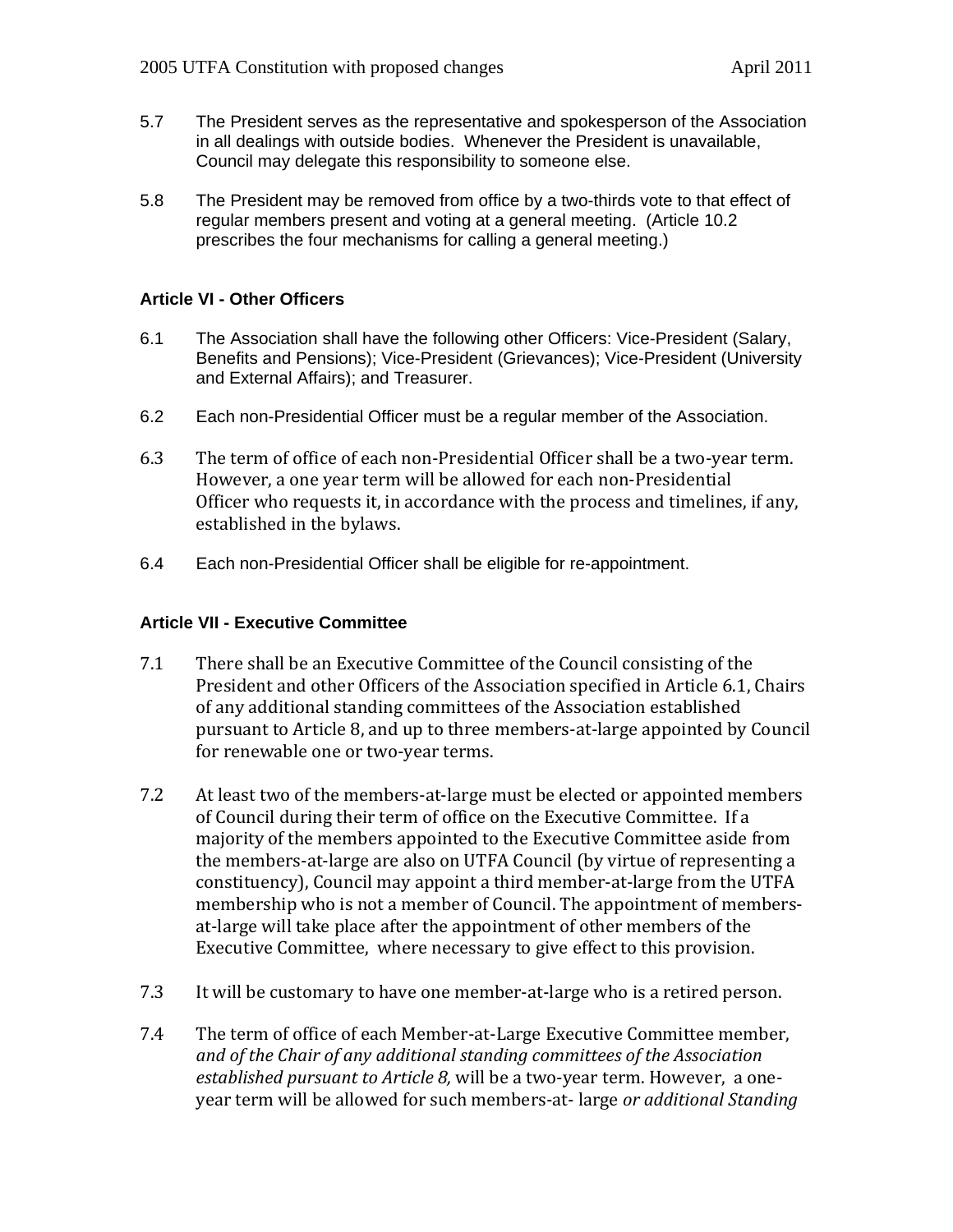*Committee Chairs* who request it, in accordance with the the process and timelines, if any, established in the bylaws.

- 7.5 No member of the Executive Committee may serve in any one position on the Executive Committee for more than six consecutive years. This includes consecutive time served prior to July 1, 2011
- 7.6 The Executive Committee shall meet at the call of the President, or within one week of a call for a meeting by any two members of the Committee.
- 7.7 A quorum for the Executive Committee shall be a majority of its voting members, including the President or the President's designate.
- 7.8 The Executive Committee shall carry out such duties as may be delegated to it by the Council.

#### **Article VIII - Committees**

- 8.1 There shall be Standing Committees of the Council on (i) Salary, Benefits and Pensions, on (ii) Grievances, on (iii) University and External Affairs, and such other standing and special committees as the Council may establish from time to time.
- 8.2 The committees shall have such duties and powers as may be assigned to them by the Council.
- 8.3 The Council, from the regular membership of the Association, shall appoint the members of each committee.
- 8.4 The Vice-President (Salary, Benefits and Pensions) shall be the chair of the Standing Committee on Salary, Benefits and Pensions, the Vice-President (Grievances) shall be the chair of the Standing Committee on Grievances, the Vice-President (University and External Affairs) shall be the chair of the Standing Committee on University and External Affairs, and the chair of every other committee shall be appointed by the Council from the membership of the Association.

### **Article IX - Nominations and Elections**

#### 9.1

- (i) Each candidate for President shall be nominated from the regular membership of the Association by two regular members of Council or by 10 regular members of the Association. Nominations open no later than March 1st of the year of election and close on March  $15<sup>th</sup>$  of the same year.
- (ii) If more than one person is nominated for President, the President shall be elected from among those nominated by a mail ballot of the membership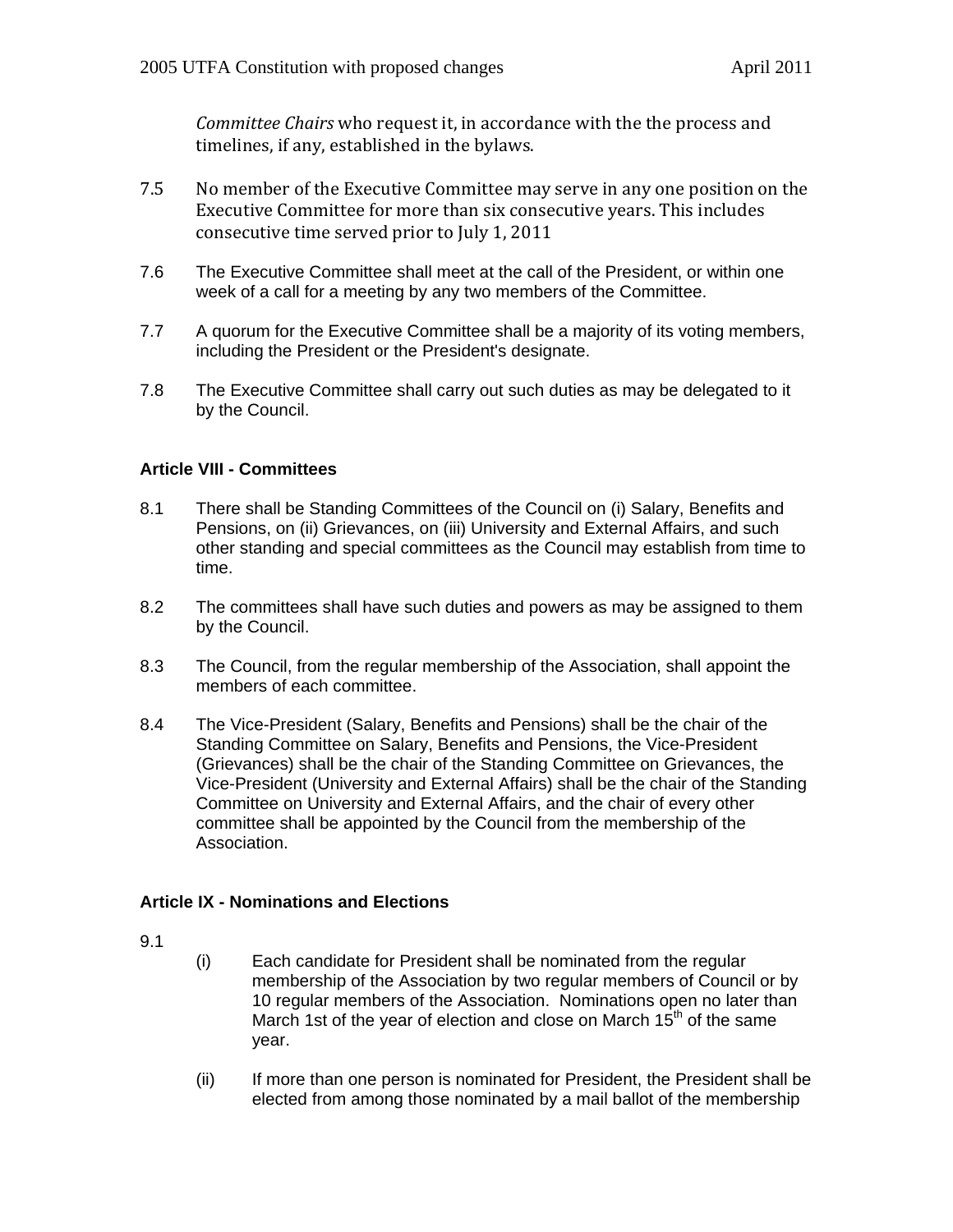of the Association conducted during the twenty*-one* days next following the close of nominations.

(iii) Council, by regulation, shall establish guidelines for conduct of the election.

- 9.2 There shall be a Nominating Committee consisting of five members including either a member of the current Executive Committee or, failing that, a Past-President of the Association. Council must approve the Nominating Committee. The Nominating Committee shall compile a slate of nominees for the following positions where there is an upcoming vacancy, including those resulting from the expiration of a term of office : non‐Presidential members of the Executive Committee (the three Vice‐Presidents, the Treasurer, the Chairs of the Standing Committees, and the members‐at‐large)..
- 9.3 The Council, from the regular membership of the Association, shall appoint the three Vice-Presidents, Treasurer and Chairs of all Standing Committees, in addition to the members-at-large on the Executive Committee who shall be appointed pursuant to Article 7. These appointments should occur at the first meeting of the Council after the Annual General Meeting.

### **Article X - Meetings**

- 10.1 The Annual General Meeting of the Association shall be held each year as soon as practical after the twenty-ninth day of March. In an election year this will occur after the President has been elected.
- 10.2 The President shall call other general meetings of the Association (i) as directed by the Annual General Meeting, (ii) as directed by the Council, (iii) as directed by the Executive Committee or (iv) at the written request to the President of fifty regular members of the Association, the request to be accompanied by the proposed agenda of the meeting.
- 10.3 The agenda for any general meeting of the Association shall be approved in advance by Council, except if the meeting is called by the Executive, in which case the agenda for the meeting shall be approved by the Executive, and except if the meeting has been called at the request of fifty regular members, in which case the agenda shall be as proposed in the members' request.
- 10.4 The President shall give at least one week's notice to the members of any general meeting of the Association.
- 10.5 The membership of the Association at any meeting may pass and amend By-Laws for the efficient operation of the Association by majority vote of regular members, present and voting, except as otherwise specified in this constitution. By-Laws may be amended at any general meeting provided either (i) notice is given on the agenda, or (ii) amendments are proposed at the general meeting and confirmed only after the meeting has been adjourned and reconvened after at least one week or a mail ballot of the membership has been held.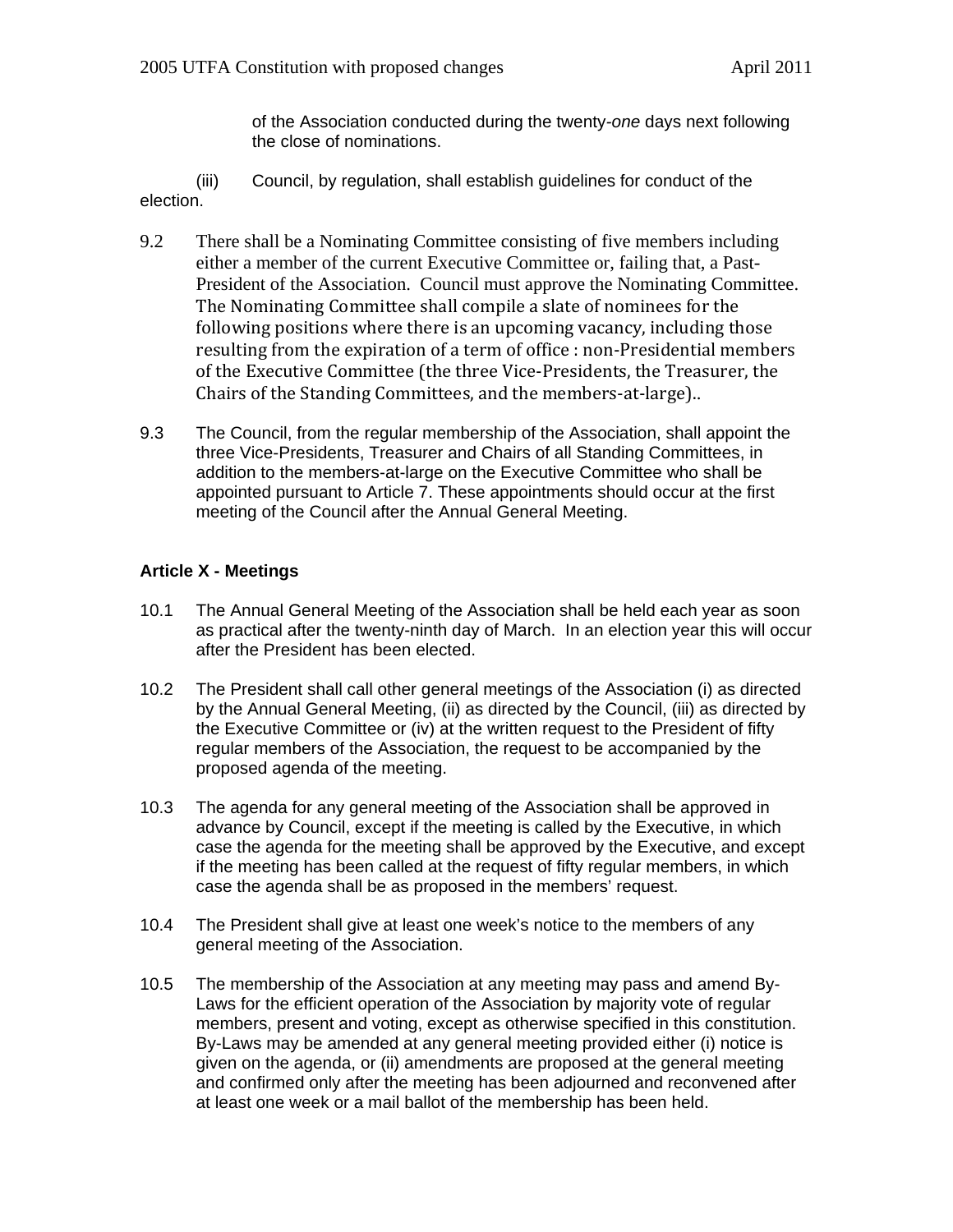- 10.6 The Council shall designate from time to time a regular member of the Association who shall preside at general meetings of the Association.
- 10.7 One hundred regular members shall constitute a quorum at general meetings.
- 10.8 Robert's Rules of Order, where not inconsistent with the Constitution or the By-Laws, shall govern the conduct of meetings of the Association.

#### **Article X I - Fees**

11.1 The annual membership fees shall be proposed by the Council and approved at a general meeting of the Association by a majority of those regular members present and voting. The fees shall become payable on July 1st of each year.

#### **Article XII - Finances**

- 12.1 The Council shall have charge of the finances of the Association, and, subject to such directions as may be given at the Annual or any General Meeting, all expenditures shall be authorized or approved by the Council.
- 12.2 Both the Treasurer and the President shall exercise day-to-day financial oversight. Council must be informed of any anticipated or actual financial income shortfall or expenditure overrun as soon as is known to the Treasurer or President.
- 12.3 Once each academic year, the Treasurer shall present to Council, for approval, a detailed budget for the Association setting out actual income and expenses, including Officer stipends (if any), for the current fiscal year as well as predicted income and proposed expenses for the next fiscal year. From time to time, as is necessary, the Treasurer shall present to Council an interim or revised budget.
- 12.4 All money received by the Association shall be deposited to an account in its name, and cheques thereon shall be drawn on the signature of any two of the President, Vice- President (Salary, Benefits and Pensions), Vice-President (Grievances), Vice-President (University and External Affairs) and Treasurer, provided the expenditure has been approved by the President or the Treasurer.

12.5 The Treasurer shall present an audited financial report to the Annual General Meeting.

#### **Article XIII - Constitution Amendments**

13.1 Amendments to this Constitution may be made at the Annual General Meeting, or at any general meeting called for this purpose by Council, with the approval of two-thirds of the regular members present and voting. Notice of proposed amendments shall be given in the notice of the meeting.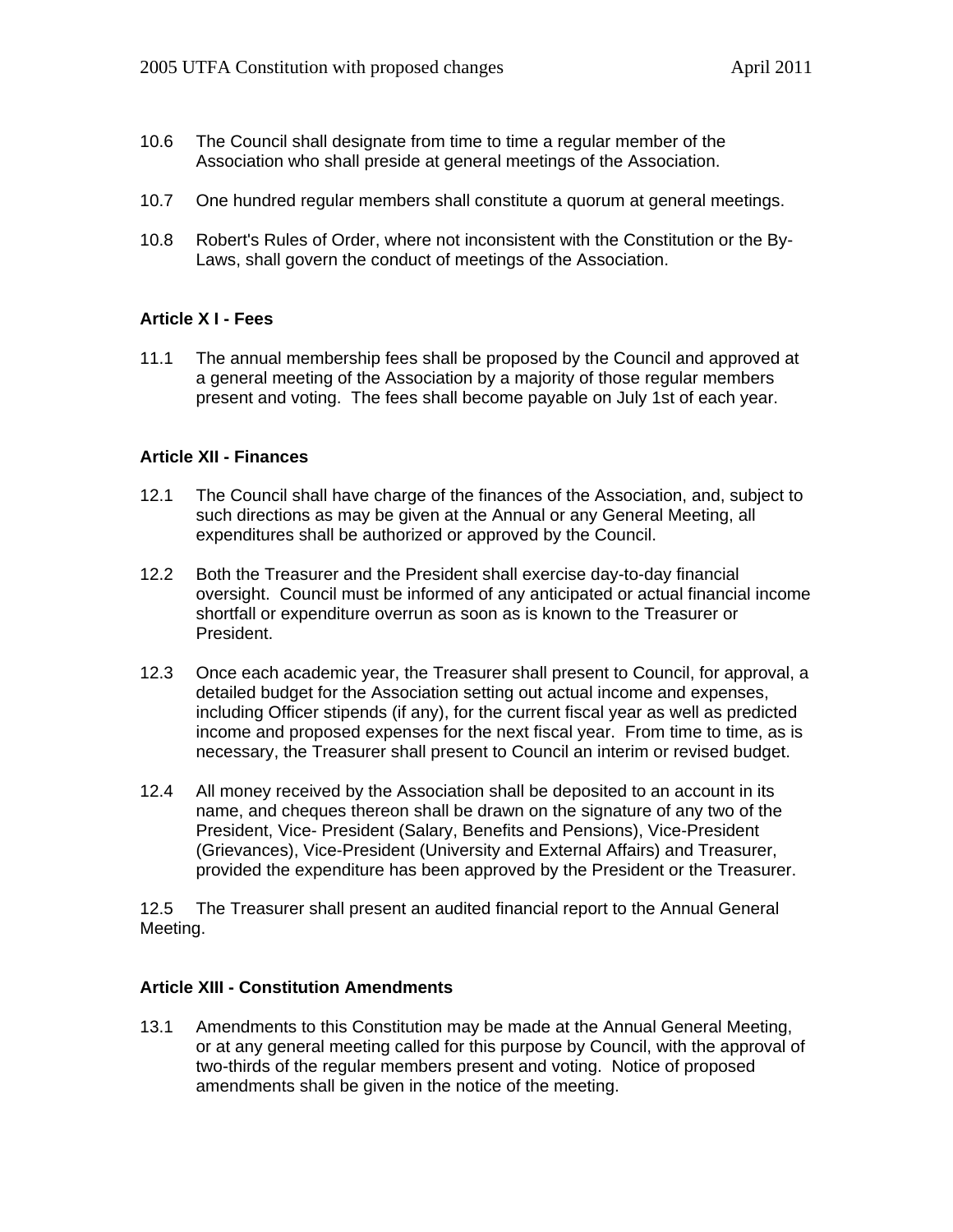## **April 12, 2011**

## **University of Toronto Faculty Association General By-Laws**

(As approved at the Annual General Meeting, April 24, 2007 with revisions dated April 12, 2011)

### **Article 1: Interpretation**

1.1 Where there is a conflict between the University of Toronto Faculty Association Constitution and the University of Toronto Faculty Association By-Laws, the Constitution shall take precedence.

1.2 For purposes of these By-Laws, 'communication' shall be understood to mean transmission through both written and electronic media.

### **Article 2: The Executive Committee**

2.1 The Executive Committee of the Association shall consist of the President, three Vice-Presidents, Treasurer, and Chairs of all Standing Committees plus up to three members-at-large. The President normally chairs the Executive Committee.

2.2 At the discretion of the President, a Counsel engaged by the Association may be an *ex officio* non-voting member of the Committee.

2.3 The Executive Committee is charged with carrying out the responsibilities of the Association, as formulated by Council, under the leadership of the President and put into effect by the Vice-Presidents and committees of the Association. 2.4 The Executive Committee solicits advice, when necessary, from committees and members, considers resolutions passed by committees, and makes recommendations to Council.

2.5 The Executive Committee meets at the call of the President (normally, every two weeks from September to June) to conduct the business of the Association on behalf of the Council. A quorum shall consist of a majority of its voting members, including the President or the President's designate. 2.6 The Executive Committee is accountable to the President of the Association

and to Council.

2.7 An Office Staff Relations Committee shall be formed as a sub-committee of the Executive Committee. The committee shall consist of the President, Vice-President Grievances, Vice-President Salary & Benefits, the Treasurer, and one other member of the Executive Committee appointed by the Executive Committee. The Office Staff Relations Committee shall consider a variety of personnel matters as they arise including hiring, job descriptions, contract terms, performance reviews and terminations. Decisions will be determined by a majority vote. The Committee shall meet and report to executive on a regular basis, at least twice each academic term. The goal of the Committee is to ensure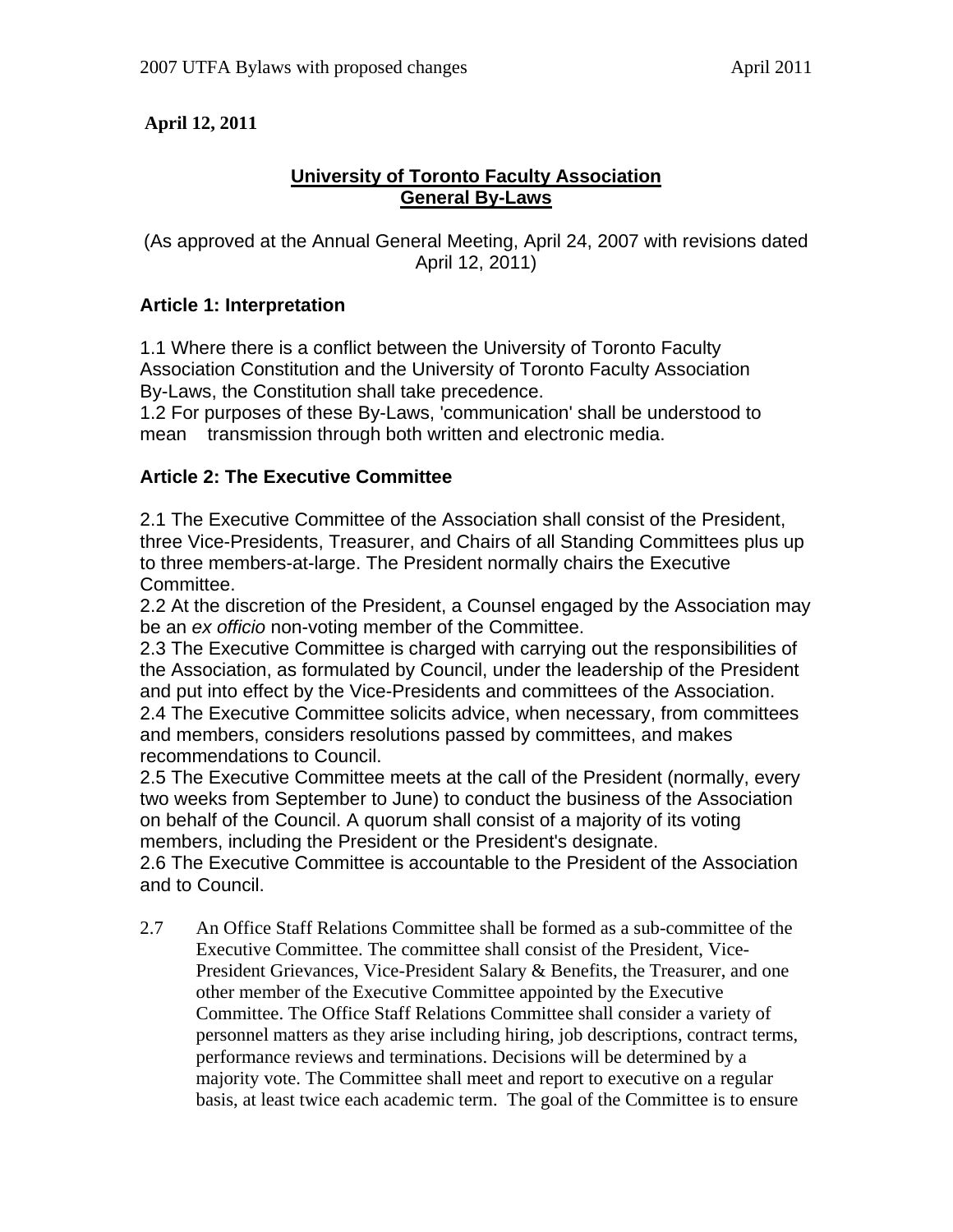that best practices are employed in the above-mentioned tasks and that the office is meeting the needs of the Association.

2.8 Members of the Executive Committee shall be indemnified and saved harmless from actions arising from or related to their authorized conduct as representatives of the Association.

## **Article 3: Terms of Reference for the President**

3.1 The President of the Association is responsible for representing the Association's views to the people of Ontario, the governing bodies of the province, the University of Toronto Administration, appropriate labour and professional agencies, and the media on behalf of the Association.

3.2 The President is responsible for articulating the philosophy and policies that are promoted through the statements and actions of the Association. This responsibility includes the interpretation of Association positions on issues that affect the entire Association and its relations with other agencies within and beyond the University.

3.3 The President is responsible for the maintenance of accurate and timely minutes and the efficient tabulation and availability of all motions passed by General Meetings and Council.

3.4 The President is a principal signing Officer for the Association. Every payment in excess of \$10000 must be approved and signed by the President, and one other signing Officer.

3.5 The President shall monitor the fiscal health of the Association. This responsibility includes consulting with the Treasurer to create and maintain a responsible budget for all authorized Association business. The President must be consulted about all proposed budgets and changes to budget lines prior to their submission to the Executive.

3.6 The President or the President's designate has authority to speak for the Association. This normally includes approving the content of Association newsletters, media releases and websites that communicate the Association's views on issues of concern.

3.7 As the principal officer of the Association, the President has authority over the office staff and the day-to-day functioning of the Association.

3.8 At Executive Committee meetings, the President may chair or may ask a member of the Executive to be Chair. At Council Meetings, the President shall chair only in the absence of a Speaker. In both Council and Executive Council meetings, the Chair may vote only to break a tie.

3.9 The President is an *ex officio* member of all Association committees and of all negotiating teams.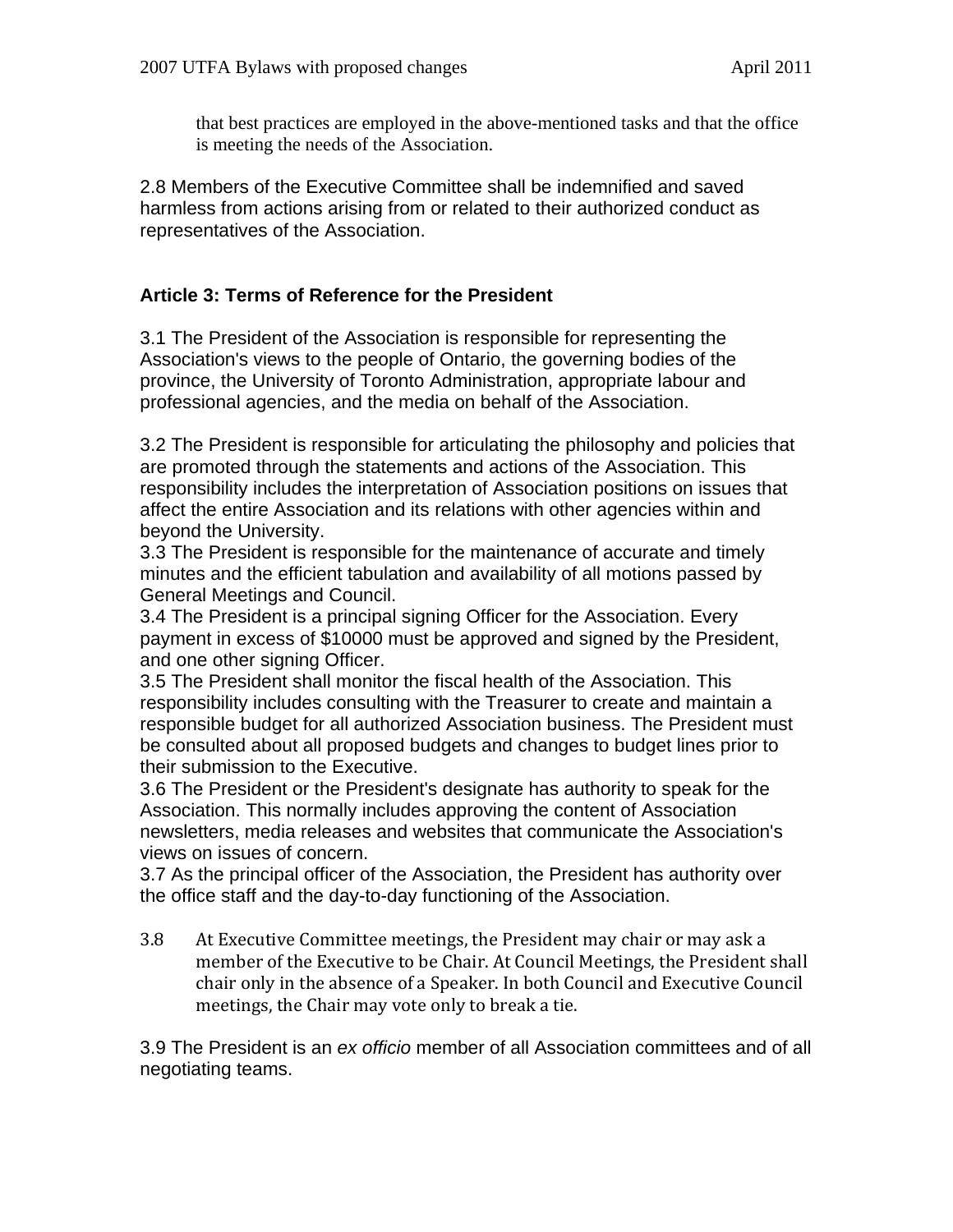3.10 The President represents the Association on the Joint Committee and, as required, attends meetings of the Governing Council, Academic Board, Business Board, the Pension Advisory Committee and other University bodies.

3.11 The President is responsible for informing his/her successor about current activities and policies of the Association, and for maintaining accurate written records of all actions and correspondence (including facsimile and electronicmail) within her/his portfolio as well as for transmitting this information in an organized and timely fashion to a successor, in order to insure a smooth transition when the President completes the term of office.

3.12 The President shall not serve concurrently as President of CAUT, OCUFA or RALUT.

## **Article 4: Terms of Reference for the Past-President**

4.1 Following the completion of the term of office, a President of the Association shall serve as Past-President during the succeeding presidential term(s). 4.2 The Past-President serves as an *ex officio* member of Council during the succeeding presidential term(s).

4.3 At the request of the President, and in the absence of a president-elect, the Past-President may act as the President's deputy during temporary absences of the President.

4.4 The Past-President may serve in special capacities at the request of the President, the Executive Committee or Council.

### **Article 5: Terms of Reference for the Vice-President, Salary, Benefits and Pensions**

5.1 The Vice-President, Salary, Benefits and Pensions is responsible for identifying and negotiating improvements (under Article 6 of the Memorandum of Agreement) in salary, benefits and pensions for members of the Association. 5.2 The Vice-President chairs the Salary, Benefits and Pensions Committee, which oversees past and present salary, benefits and pension agreements at the University and monitors such agreements at other universities.

5.3 The Salary, Benefits and Pensions Committee shall include two retired members.

5.4 Upon consultation with the Committee, the Vice-President compiles a bargaining platform for salary, benefits and pension improvements for members of the Association, communicates this information to the Executive Committee, and presents it to Council for confirmation. Members of the Committee, as representatives of Council, shall maintain confidentiality on all negotiating matters.

5.5 The Vice-President recommends the composition of the Negotiating Team to Council. The Vice-President normally serves as Chief Negotiator; if not, the Vice-President should maintain close contact with the Chief Negotiator.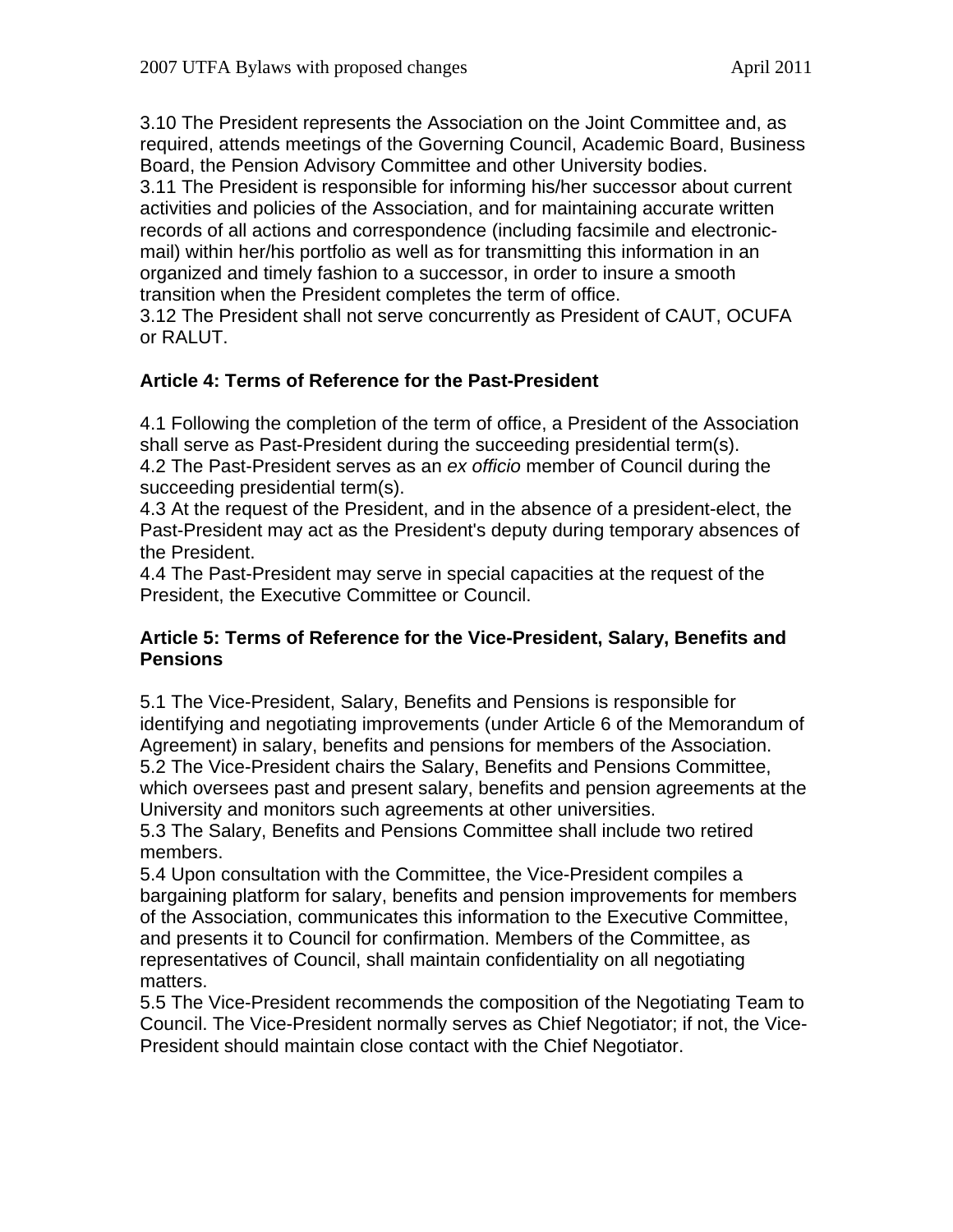5.6 The Vice-President is responsible for presenting an accounting of the success of current negotiations to the Executive Committee and Council and, where appropriate, calling for confirmation of settlement terms by Council. 5.7 The Vice-President represents the Association at the Joint Committee, the University's Presidential Advisory Committee on Pensions, and the OCUFA Collective Bargaining Committee.

5.8 The Vice-President is a signing Officer for the Association.

5.9 The Vice-President reports to the Executive Committee and to Council.

5.10 The Vice-President is responsible for maintaining accurate written records of all actions and correspondence (including facsimile and electronic-mail) within her/his portfolio, and for transmitting this information in an organized and timely fashion to the President and, ultimately, to a successor.

5.11 The Vice-President shall not serve concurrently as President of CAUT, OCUFA or RALUT.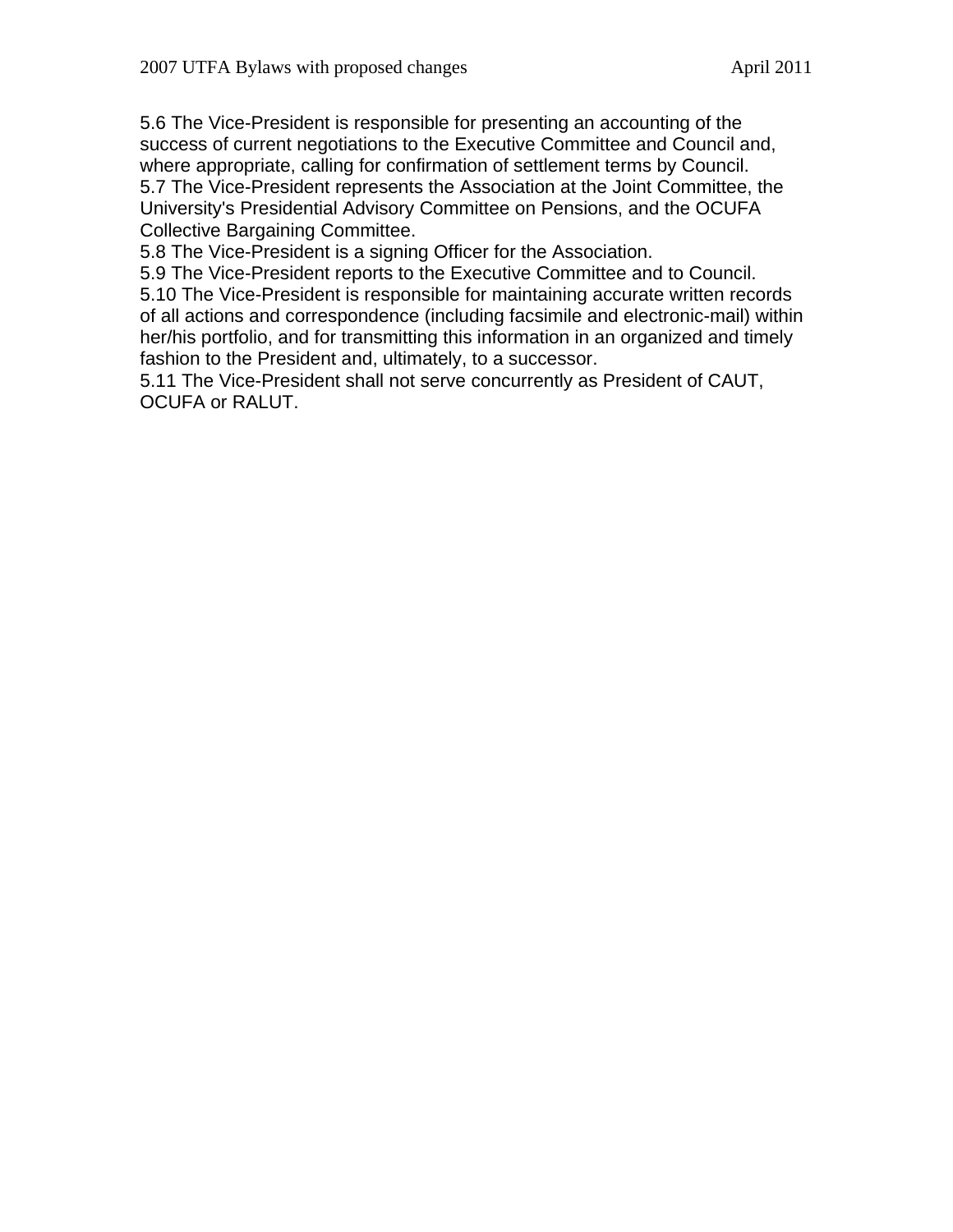## **Article 6: Terms of Reference for the Vice-President, Grievances**

6.1 The Vice-President, Grievances monitors and seeks remedies for violations of existing University of Toronto policies and terms of the Memorandum of Agreement.

6.2 The Vice-President chairs the Grievances Committee that oversees the grievance work of the Association. The Vice-President ensures the training and coordinating of staff and volunteers working on grievance cases.

6.3 The Vice-President consults with individual members of the Association about the process and probable outcomes of grievance procedures at various levels.

6.4 The Vice-President oversees initiating and maintaining case files and, where appropriate, consults with a Counsel engaged by the Association.

6.5 The Vice-President represents the Association at the Joint Committee and any other relevant University committees.

6.6 The Vice-President is a signing Officer for the Association.

6.7 The Vice-President reports to the Executive Committee and to Council. 6.8 The Vice-President is responsible for maintaining accurate written records of all actions and correspondence (including facsimile and electronic-mail) within his/her portfolio, and for transmitting this information in an organized and timely fashion to the President and, ultimately, to a successor.

6.9 The Vice-President shall not serve concurrently as President of CAUT, OCUFA or RALUT.

## **Article 7: Terms of Reference for the Vice-President, University and External Affairs**

7.1 The Vice-President, University and External Affairs is responsible for monitoring matters pertaining to the Association's relationship with CAUT, OCUFA and other faculty associations, and advising appropriate committees within the Association regarding any matter which may have implications for the well-being of Association members.

7.2 The Vice-President chairs the University and External Affairs Committee, which oversee matters arising from the Policies and Procedures of the University of Toronto, and issues concerning the relationship between members and bodies outside the University.

7.3 The Vice-President informs the committees within the Association, which monitor specific areas within the policies and procedures, of changes in University policies for consideration by these committees.

7.4 The Vice-President represents the Association's position to government officials as well as advocacy groups and coalitions whose interests are of importance to the University.

7.5 The Vice-President represents the Association at OCUFA and CAUT, and the Joint Committee and at any other relevant University committees.

7.6 The Vice-President is a signing Officer for the Association.

7.7 The Vice-President reports to the Executive Committee and to Council.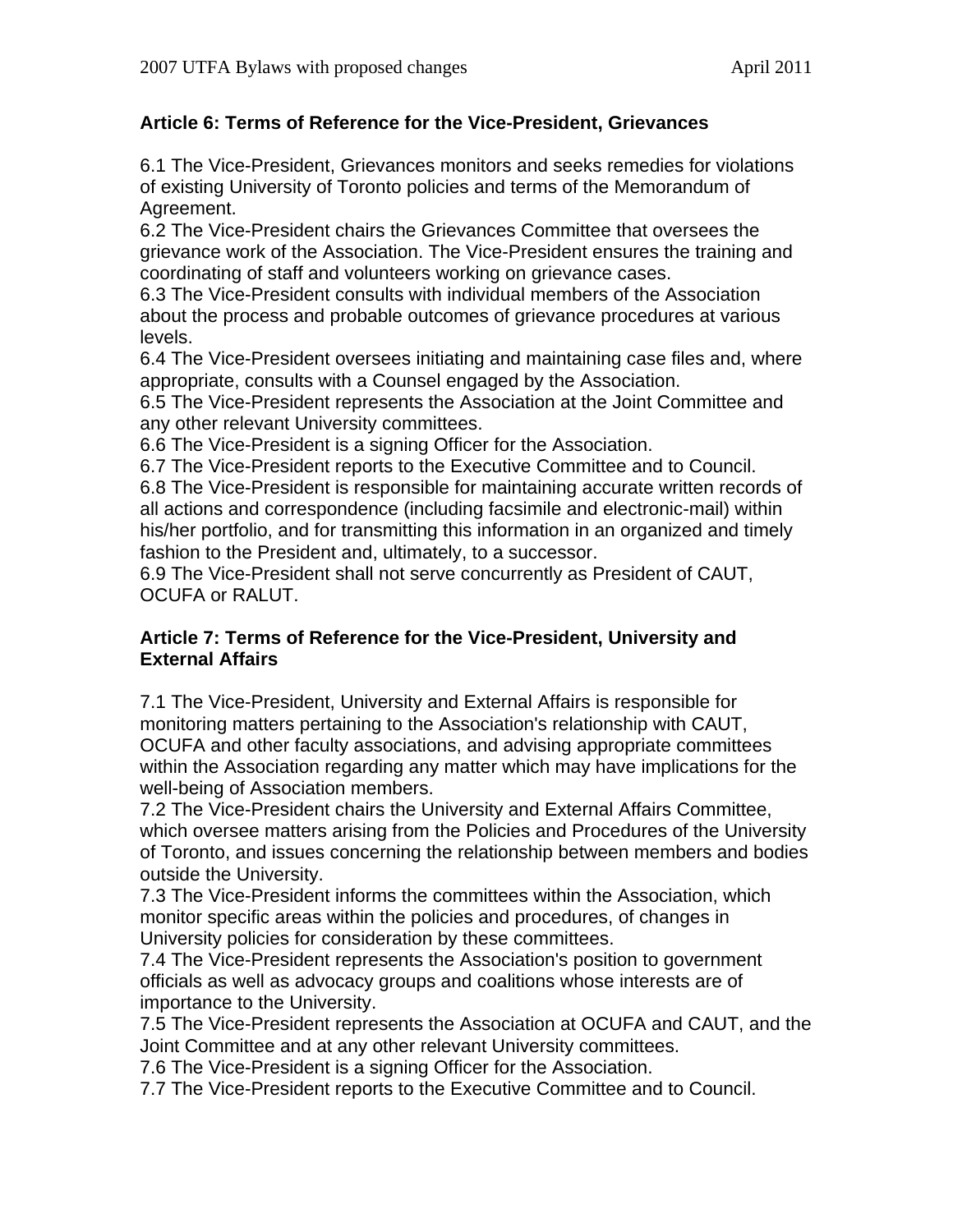7.8 The Vice President is responsible for maintaining accurate written records of all actions and correspondence (including facsimile and electronic-mail) within her/his portfolio, and for transmitting this information in an organized and timely fashion to the President and, ultimately, to a successor.

7.9 The Vice-President shall not serve concurrently as President of CAUT, OCUFA or RALUT.

## **Article 8: Terms of Reference for the Treasurer**

8.1 The Treasurer assists the President, Executive Committee and Council with long-term financial planning and control of the Association's monies and assets. 8.2 The Treasurer is a principal signing Officer for the Association.

8.3 The Treasurer oversees the preparation of the annual budget, in consultation with the President, Officers and committee chairs. An interim budget shall be presented for discussion at the June Council meeting. The final budget shall be presented for approval by Council no later than October 31<sup>st</sup> following.

8.4 The Treasurer is responsible for the Association's financial assets, including bonds, money market accounts and other financial instruments; oversees the investments of the Association to ensure that they are made prudently; and maintains sound relations with banks and other financial organizations.

8.5 The Treasurer maintains a record of money budgeted, received, owing and spent. A summary statement of the Association's fiscal status shall be provided for each regular meeting of Council.

8.6 The Treasurer oversees the annual audit of the Association's accounts. The audited financial statements of the Association's revenues and expenditures for the preceding fiscal year shall be submitted to the membership at the Annual General Meeting.

8.7 The Treasurer reports to the Executive Committee and to Council.

8.8 The Treasurer is responsible for maintaining accurate written financial records and correspondence (including facsimile and electronic-mail) within her/his portfolio, and for transmitting this information in an organized and timely fashion to the President and, ultimately, to a successor.

8.9 The Treasurer shall not serve concurrently as President of CAUT, OCUFA or RALUT.

### **Article 9: Terms of Reference Applicable to Committees**

9.1 Committees are responsible for carrying on the work of the Association. Committees may reflect specific concerns of members of the Association, or they may be charged with responsibility for a specified segment of University Policies and Procedures, or they may be given responsibility for Association activities. 9.2 Committees may be given a fixed term or may be given a continuing mandate.

9.3 A Chair, whose appointment is confirmed by Council, shall head each committee.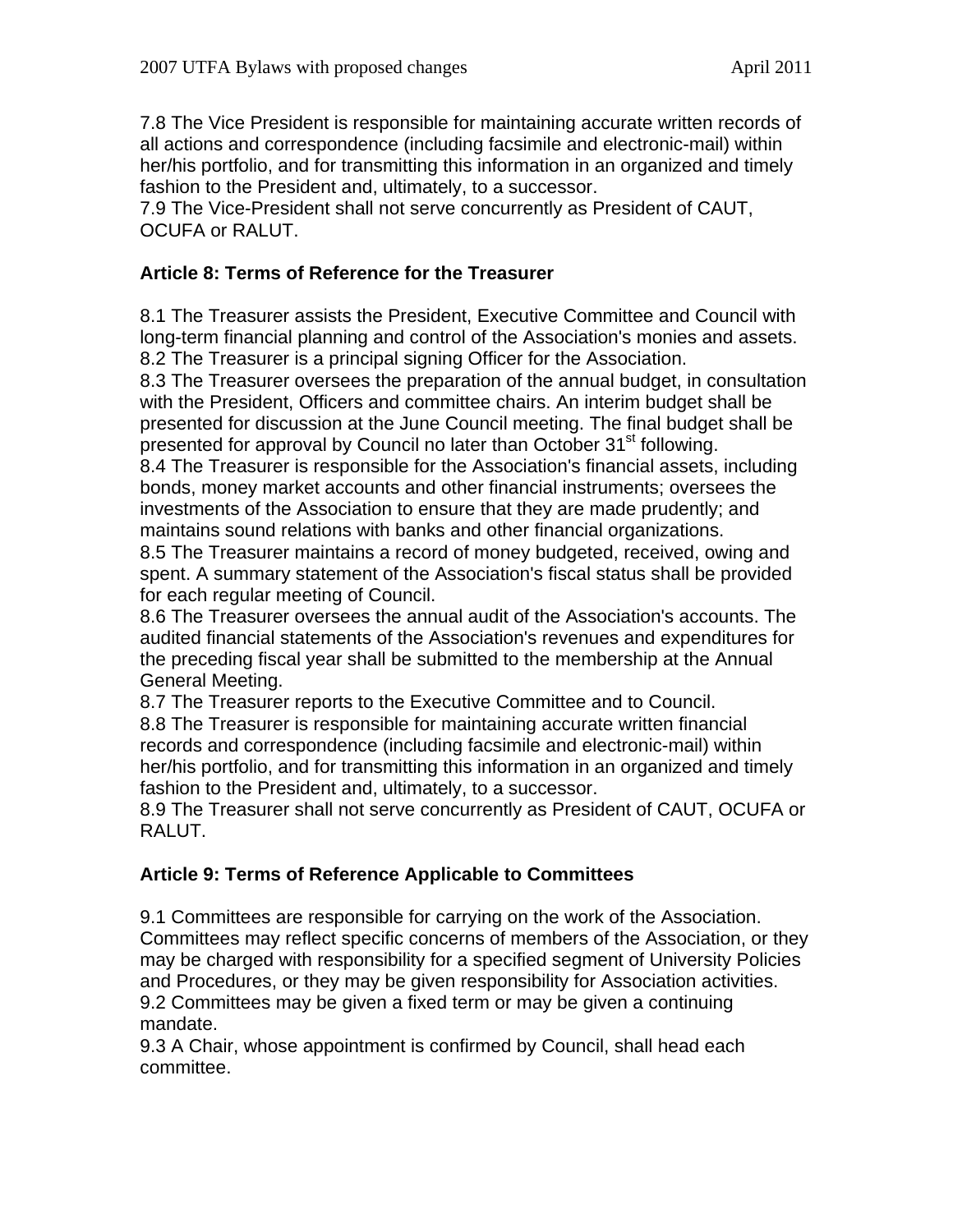9.4 Committees consist of regular members of the Association, and must be approved by Council. A committee will normally consist of no more than twenty members.

9.5 Committees are responsible for advising the President and Vice-Presidents about issues relating to current policies and procedures (including appointments and work conditions), violations of those policies and procedures, and proposals for improvements that can be obtained through grievances and/or salary, benefits and pensions negotiations.

9.6 Committees provide members with access to the services available from the Association. Committees can answer queries directly, use queries to formulate policy recommendations for consideration by the Executive, or direct the members to the Grievances Committee.

9.7 Committee Chairs are responsible for seeing that issues from their portfolios are dealt with in timely fashion. This includes ensuring that the Executive Committee and Officers of the Association deal appropriately with questions and suggestions. This also includes ensuring that individuals, who have raised an issue, are kept informed of its progress and outcome.

9.8 Committee Chairs shall report regularly to the Executive Committee. Where action is recommended, this information will be presented to Council. 9.9 Committee Chairs are responsible for maintaining accurate written records of all actions and correspondence (including facsimile and electronic-mail) within her/his portfolio, and for transmitting this information in an organized and timely fashion to the President and, ultimately, to a successor.

### **Article 10: Terms of Reference for the Nominating Committee**

- 10.1 A Nominating Committee will be struck in the following manner. The Executive Committee will suggest a slate of four names not later than five business days before the January Council meeting. One of those on the list will be a member of the Executive (or failing this, a Past-President) and one or two on the list will have been members of the Nominating Committee the previous year. Council will elect a fifth member of the Nominating Committee at the January Council meeting. The Nominating Committee will be approved by Council at that January meeting. The committee shall choose one of its members as Chair.
- 10.2 The Nominating Committee shall be appointed no later than February 1, allowing at least eighty (80) days to follow for deliberations and submission of the Committee's slate of Executive nominees by no later than May 1.
- 10.3 The Chair of the Nominating Committee will ask those members of the Executive whose terms are expiring, but who have not reached the six‐year limit for their positions, if they would like to continue for another term. If they are interested in continuing in that position, incumbents may be nominated according to the rules and procedures set out in this Article and Article 9 of the Constitution. The Chair of the Nominating Committee will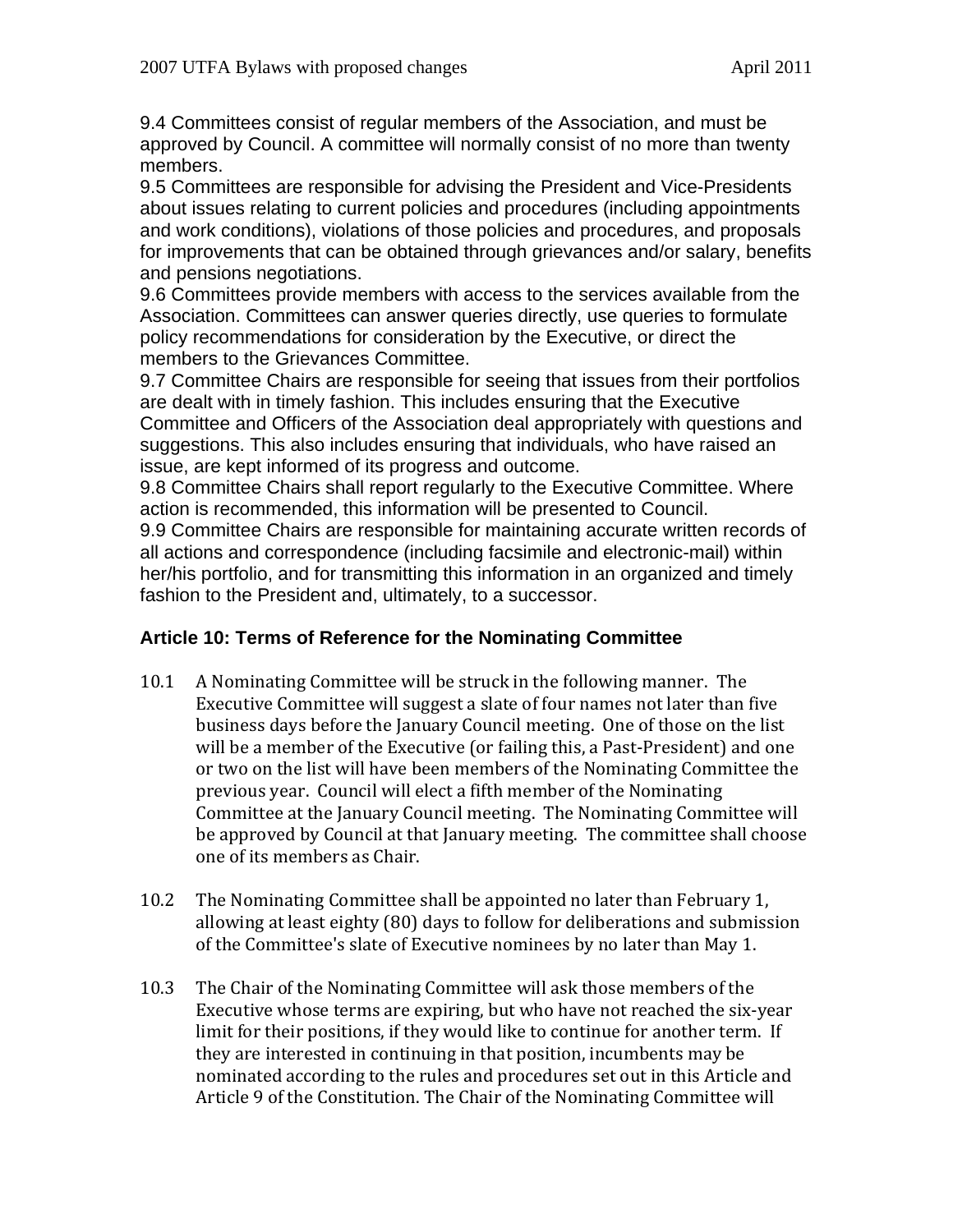inform Council of the decisions of the current Executive, so that members of Council have ample time to recruit those UTFA members who are interested in running for any of the positions on the Executive Committee.

10.4 In compiling a slate of nominees pursuant to Article 9.2 of the Constitution, the Nominating Committee shall solicit and consider recommendations from the incumbent President and Executive Committee members, as well as Council.

The nominees will be colleagues who can be relied upon to be effective, responsive, creative and dedicated and also have the understanding of what it takes to have a responsible position in a collegial organization and to help enhance trust among colleagues. The Nominating Committee will make every effort to ensure that the proposed slate of nominees reflects the diversity of the Association's membership as far as possible with respect to employment category, discipline, campus and recognized equity groups. As part of that process, the Nominating Committee will attempt to recruit new people to the Executive Committee. The Nominating Committee will make every effort to ensure that there are at least sufficient nominees to fill all vacancies.

- 10.5 To enable the Nominating Committee to have clear discussions with the potential nominees about the positions, the Nominating Committee will provide information about (i) what the position entails based, for example, on comments from the incumbent, (ii) any description of the position that occurs in the Constitution and By‐Laws, and (iii) the release time and stipend normally or likely to be associated with the position (but subject to change as permitted in Article 11).
- 10.6 The Nominating Committee provides an important communication and feedback mechanism supplementing the work of Council and the Executive Committee and, as a result, the Nominating Committee is encouraged to make suggestions relating to the work of the Nominating Committee, to be considered by Council the following year (e.g. through a Constitutional Review Committee).
- 10.7 A slate of nominees from the Nominating Committee shall be communicated in writing and by electronic‐mail to all members of Council no later than May 1. In no way shall the recommendations of the Nominating committee be interpreted as other than recommendations. After the Nominating Committee has communicated the slate of nominees, nominations will be accepted until May 10, allowing members of Council time to propose additional nominations in writing. A minimum of two members of Council shall be required to nominate any additional Executive nominees (i.e. other than nominees proposed by the Nominating Committee). All nominees are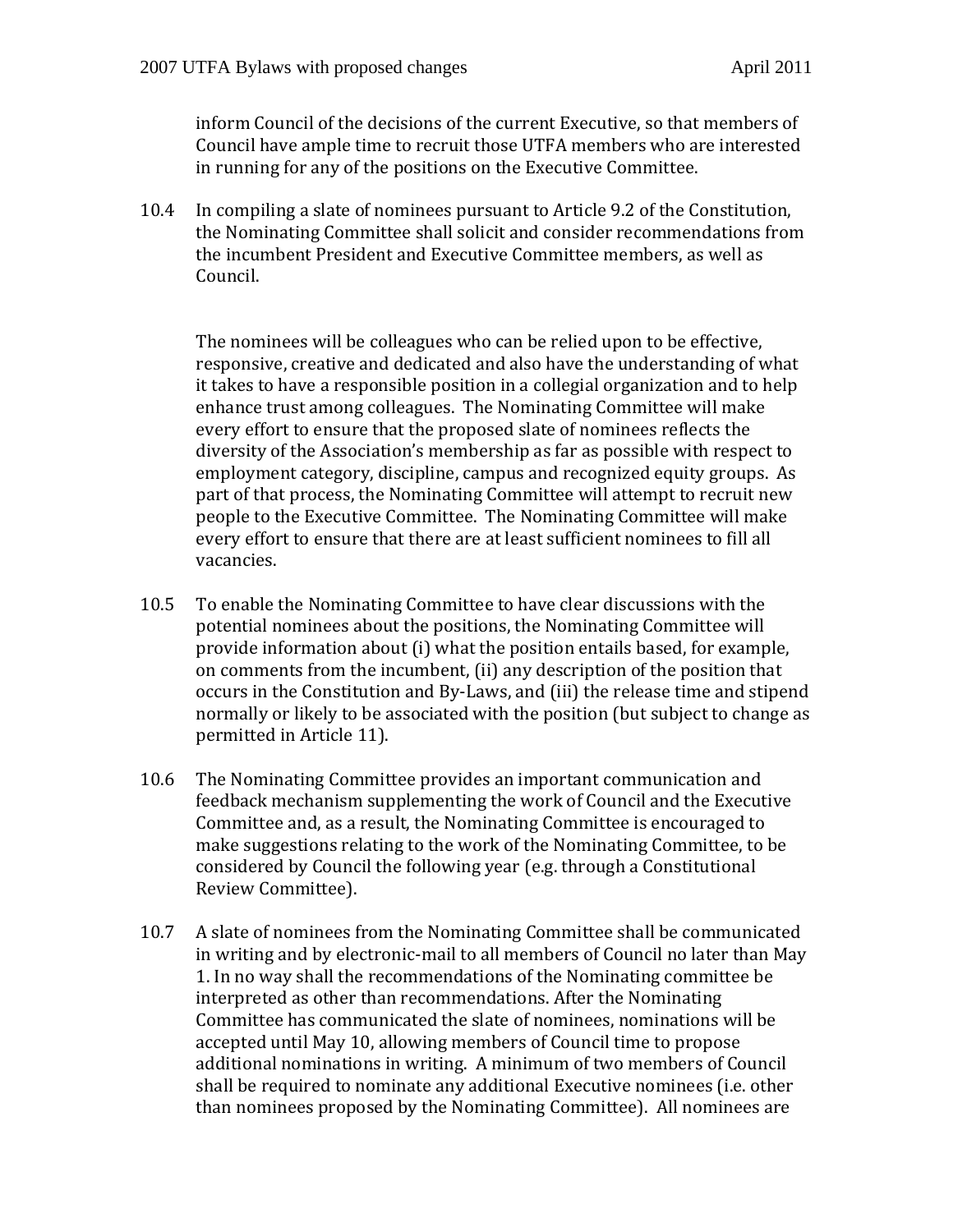expected to supply a short (maximum of one page) statement that outlines their goals for serving on the Executive Committee in that position (alternatively, the nominee may describe their goals orally at the May Council meeting). After the close of nominations, the full list of nominees (i.e. including the slate proposed by the Nominating Committee and any additional nominees), shall be communicated in writing and by electronic mail to all members of Council. Council shall retain the sole authority to elect the Executive Committee.

- 10.8 A candidate for an Executive Committee position (other than the President) may choose to serve for a one‐year or a two‐year term, but must declare his or her intention (one‐ versus two‐year term) prior to May 1 for a candidate being considered for recommendation by the Nominating Committee, and prior to May 10 for any additional candidates.
- 10. 9 At the first meeting of Council (no earlier than May 18) after the Annual General Meeting, Council shall appoint the Executive Committee (by ballot when necessary) from the slate of Nominating Committee nominees as presented no later than May 1 and nominees as received from members of Council by May 10.
- 10.10 Council, by regulation, shall establish guidelines for conduct of the Executive Committee appointments.

### **Article 11: Release times and stipends for the President and members of the Executive**

- 11.1 So that potential candidates for positions on the Executive Committee will know the release times associated with those positions, the Executive Committee will establish the allocation of release time associated with each position on the Executive Committee including the President. This allocation will be subject to approval, with or without alteration, by Council. Every effort will be made to finalize the allocation applicable for the upcoming year no later than the February Council meeting. It is the expectation that the approved allocation will apply for the next academic year (i.e. commencing July 1), unless there are exceptional circumstances leading the Executive Committee to recommend, and Council to approve, the alteration of the previously approved in‐year allocation of release time. Release time for any Executive Committee position will not normally exceed 0.8, except in exceptional circumstances and upon Council approval.
- 11.2 Stipends will continue in effect for individual Executive Committee positions, but are subject to adjustment by Council. Any such adjustment will normally not take effect until the next academic year (i.e. commencing July 1).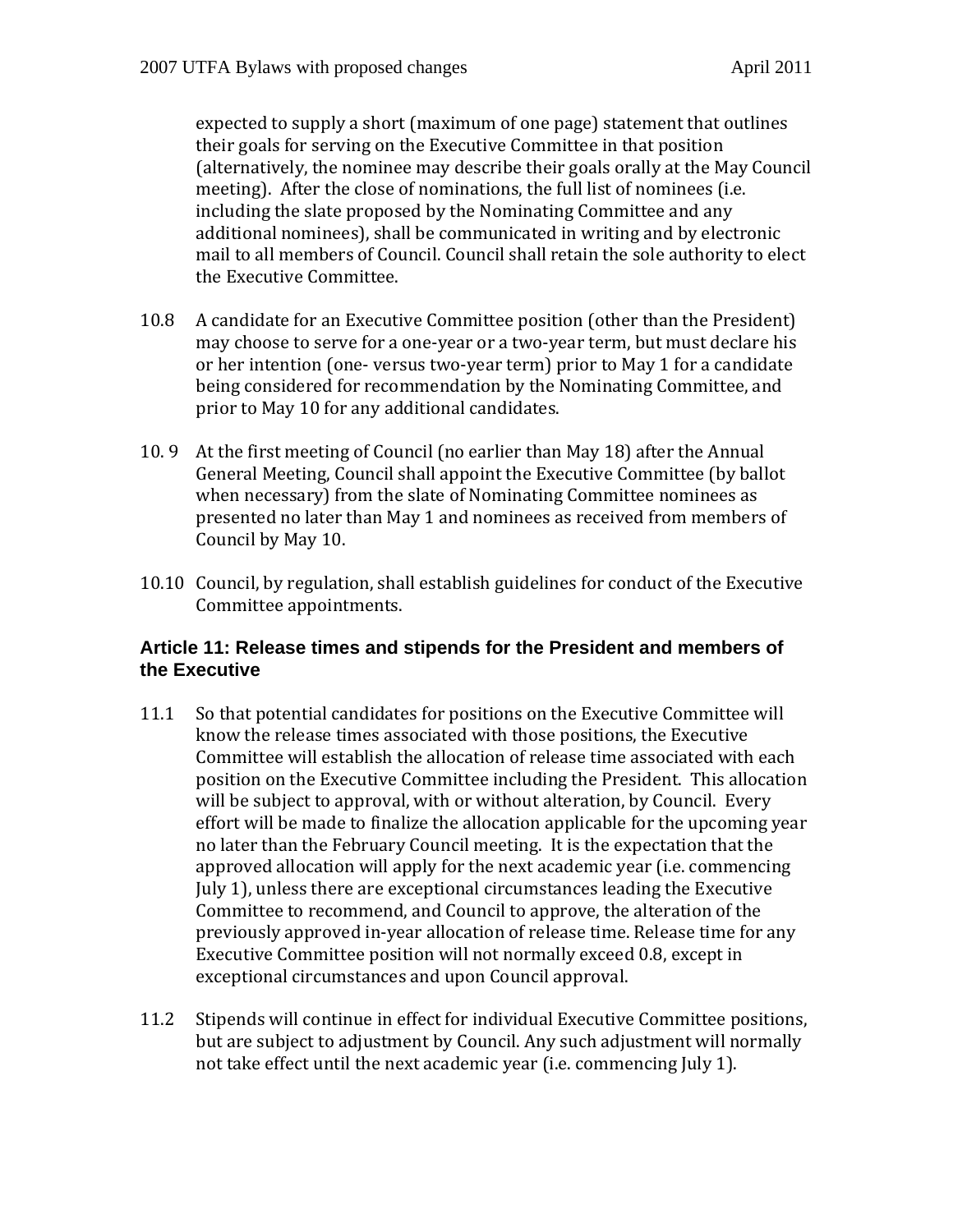## **Article 12: Terms of Reference for Council**

12.1 Council has responsibility for management of the Association, subject to Article 4.1 of the Constitution.

12.2 Council shall normally approve Association positions, goals and objectives of all matters applicable to the membership concerning: salary, benefits and pensions, appointments, and conditions of employment requiring negotiation with the Administration.

12.3 Council shall ratify all agreements made between the Association and the Administration, subject to Article 4.1 of the Constitution. The terms of all salary, benefits and pensions agreements shall be communicated to all members of the Association at least two weeks prior to Council's ratification meeting.

12.4 Council shall appoint all non-Presidential members of the Executive Committee (the three Vice-Presidents, the Treasurer, the Chairs of the Standing Committees, and the three members-at-large), and approve the membership of all Committees and Negotiating Teams.

12.5 Council normally meets monthly during the academic term (September to June).

12.6 Members of Council shall be indemnified and saved harmless from actions arising from or related to their authorized conduct as representatives of the Association.

## **Article 13: Terms of Reference for Council Members**

13.1 Council members represent the interests of their constituencies in committees and Council meetings, and keep constituency members informed about important Association matters.

13.2 Council members are eligible for re-election.

13.3 Council members shall work to increase membership in their constituencies and to improve the services offered by the Association to those members.

13.4 Council members should attend all meetings of Council, and the Annual and other general meetings of the Association.

13.5 During their term of office, Council members will normally serve on at least one Association committee or the Executive Committee.

### **Article 14: Membership in the Association**

14.1 Membership in the Association shall be signified by signing a statement of intent and by paying the prescribed fees. Membership for active members is normally continuing, without annual renewal. Membership for retired members is renewed upon payment of appropriate fees.

14.2 Active regular members of the Association shall pay annual fees based on a percentage of their salary. The percentage (also known as a "mil rate") shall be approved at a general meeting.

14.3 Fees for retired regular members shall be approved at a general meeting.

14.4 Fees for associate members shall be approved at a general meeting.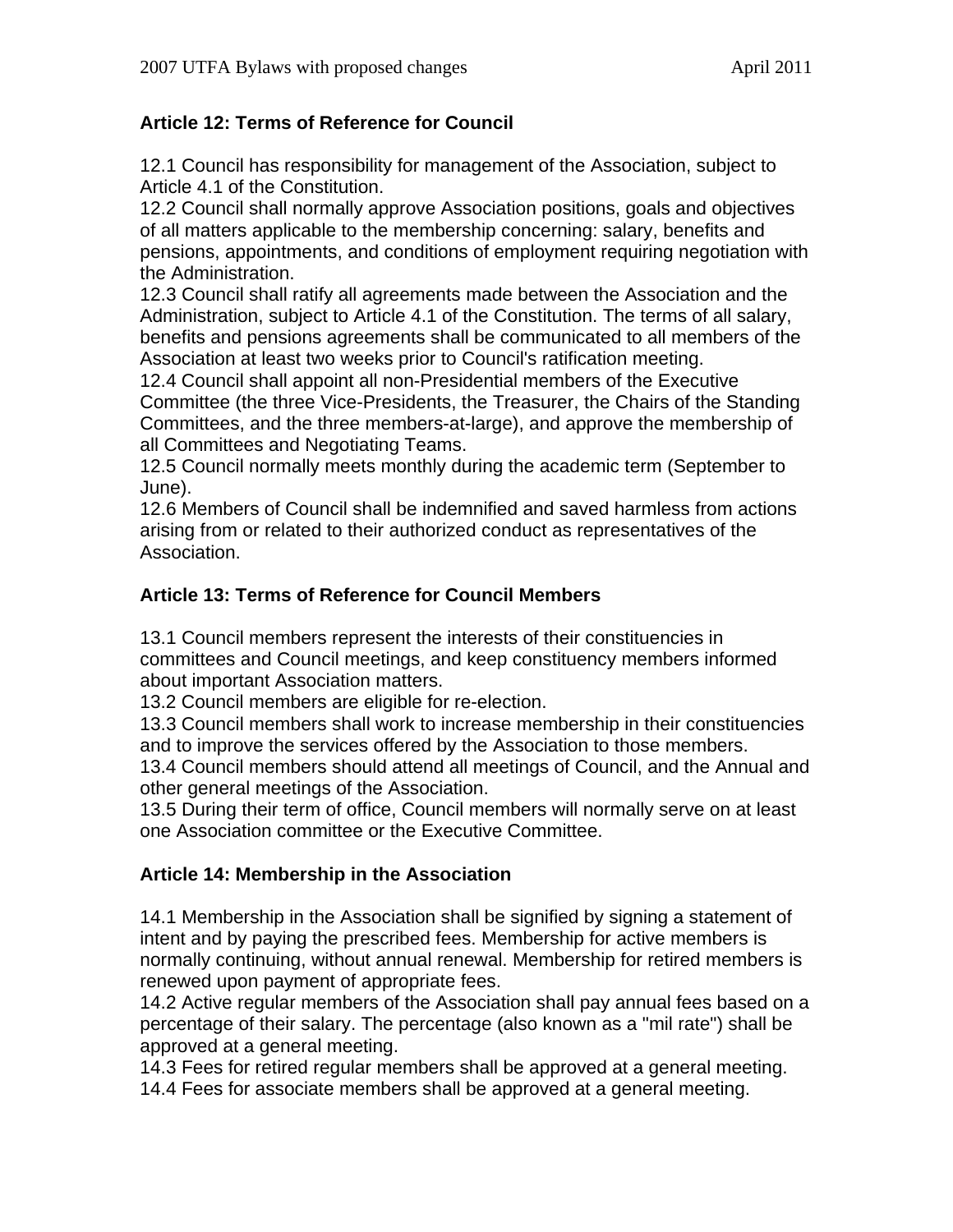14.5 The Association shall inform all members of the Association of the actions of the Association on their behalf, including changes in University policies and the results of salary, benefits and pensions negotiations.

## **Article 15: Conflict of Interest**

15.1 The terms of reference of Council; the Executive Committee; Salary, Benefits and Pensions Committee; Grievances Committee; University and External Affairs Committee; and every other committee constituted by the Association shall include, or be deemed to include the following provision: The Council/Committee shall be conscious of and sensitive to the issues of conflict of interest and apprehension of bias. A Council/Committee member who perceives an issue of possible conflict of interest or apprehension of bias on their own, or on the part of another member, whether it arises from a personal involvement or through the involvement of the member's constituency, shall raise it. The matter shall be discussed and then resolved by the remaining members of the Council/Committee who may direct the member to absent himself/herself, impose specified limitation on the member's involvement, or conclude that no action needs to be taken.

## **Article 16: Civility**

16.1 Members of Council and all of its Committees and sub-committees have a duty to respect the rights of other members and to engage in discussion of Association business in a civil manner and in accordance with the rules of procedure as set out in Robert's Rules of Order

### **Article 17: Executive Director and Business Officer**

17.1 The Executive Director (ED) is the senior administrative officer of UTFA and Chief of Staff, the PIPEDA coordinator, the Chief Returning Officer, a nonvoting member (*ex-officio*) of UTFA committees, and Executive Officer of the Executive Committee and Council.

17.2 The Executive Director is responsible for supervising the Association's operations and for implementing policies in accordance with the Constitution and By-Laws, as directed by the President.

17.3 The Executive Director supports elected officers of the Association in the execution of their duties; advises the Association on policy matters; conducts all Association elections and maintains custody of the ballots and results; and is responsible for the preparation and custody of minutes of meetings of Council and the Executive. The Executive Director may delegate the practical or mechanical aspects of these duties to staff members. The Executive Director shall deliver regular reports to Council.

17.4 The Executive Director is selected by the Office Committee and may be dismissed only by a vote of the Executive Committee. The President shall be a member of this selection committee. This committee is responsible for a)